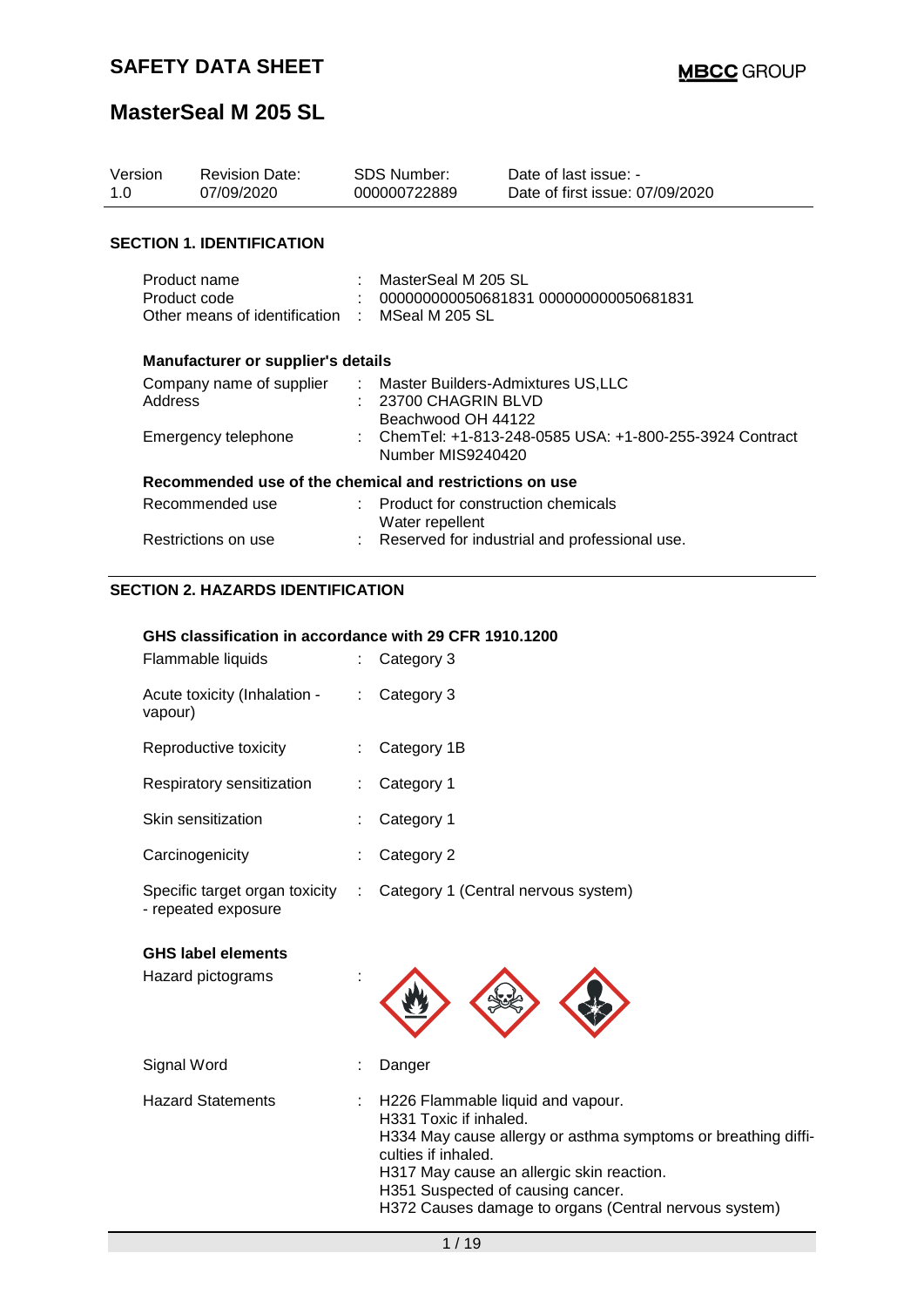| 1.0                             | <b>Revision Date:</b><br>07/09/2020 | <b>SDS Number:</b><br>000000722889                                                                              | Date of last issue: -<br>Date of first issue: 07/09/2020                                                                                                                                                                                                                                                                                                                                                                                                                                                                                                                                                                                                                                                                                                                                                                                                                                               |
|---------------------------------|-------------------------------------|-----------------------------------------------------------------------------------------------------------------|--------------------------------------------------------------------------------------------------------------------------------------------------------------------------------------------------------------------------------------------------------------------------------------------------------------------------------------------------------------------------------------------------------------------------------------------------------------------------------------------------------------------------------------------------------------------------------------------------------------------------------------------------------------------------------------------------------------------------------------------------------------------------------------------------------------------------------------------------------------------------------------------------------|
|                                 |                                     |                                                                                                                 | through prolonged or repeated exposure.<br>H360 May damage fertility or the unborn child.                                                                                                                                                                                                                                                                                                                                                                                                                                                                                                                                                                                                                                                                                                                                                                                                              |
| <b>Precautionary Statements</b> |                                     | ÷<br><b>Prevention:</b><br>face protection.<br>and understood.<br>tion.<br>ment.<br>handling.<br>the workplace. | P271 Use only outdoors or in a well-ventilated area.<br>P280 Wear protective gloves/ protective clothing/ eye protection/<br>P260 Do not breathe dust/ fume/ gas/ mist/ vapours/ spray.<br>P201 Obtain special instructions before use.<br>P210 Keep away from heat, hot surfaces, sparks, open flames<br>and other ignition sources. No smoking.<br>P243 Take action to prevent static discharges.<br>P202 Do not handle until all safety precautions have been read<br>P284 In case of inadequate ventilation wear respiratory protec-<br>P241 Use explosion-proof electrical/ventilating/lighting equip-<br>P264 Wash face, hands and any exposed skin thoroughly after<br>P270 Do not eat, drink or smoke when using this product.<br>P272 Contaminated work clothing should not be allowed out of<br>P242 Use only non-sparking tools.<br>P240 Ground and bond container and receiving equipment. |
|                                 |                                     | <b>Response:</b><br>reuse.<br>Collect solid spillage.                                                           | P304 + P340 IF INHALED: Remove person to fresh air and<br>keep comfortable for breathing.<br>P311 Call a POISON CENTER or doctor/ physician.<br>P303 + P361 + P353 IF ON SKIN (or hair): Take off immediately<br>all contaminated clothing. Rinse skin with water/ shower.<br>P362 + P364 Take off contaminated clothing and wash it before<br>P370 + P378 In case of fire: Use water spray, alcohol-resistant<br>foam, dry chemical or carbon dioxide to extinguish.                                                                                                                                                                                                                                                                                                                                                                                                                                  |
|                                 |                                     | Storage:                                                                                                        |                                                                                                                                                                                                                                                                                                                                                                                                                                                                                                                                                                                                                                                                                                                                                                                                                                                                                                        |
|                                 |                                     | P405 Store locked up.                                                                                           | P403 + P235 Store in a well-ventilated place. Keep cool.<br>P233 Keep container tightly closed.                                                                                                                                                                                                                                                                                                                                                                                                                                                                                                                                                                                                                                                                                                                                                                                                        |
|                                 |                                     | Disposal:                                                                                                       |                                                                                                                                                                                                                                                                                                                                                                                                                                                                                                                                                                                                                                                                                                                                                                                                                                                                                                        |

REDUCED PULMONARY FUNCTION. OVEREXPOSURE WELL ABOVE THE PEL MAY RESULT IN BRONCHITIS, BRONCHIAL SPASMS AND PULMONARY EDEMA. LONG-TERM EXPOSURE TO ISOCYANATES HAS BEEN REPORTED TO CAUSE LUNG DAMAGE, INCLUDING REDUCED LUNG FUNCTION WHICH MAY BE PERMANENT. ACUTE OR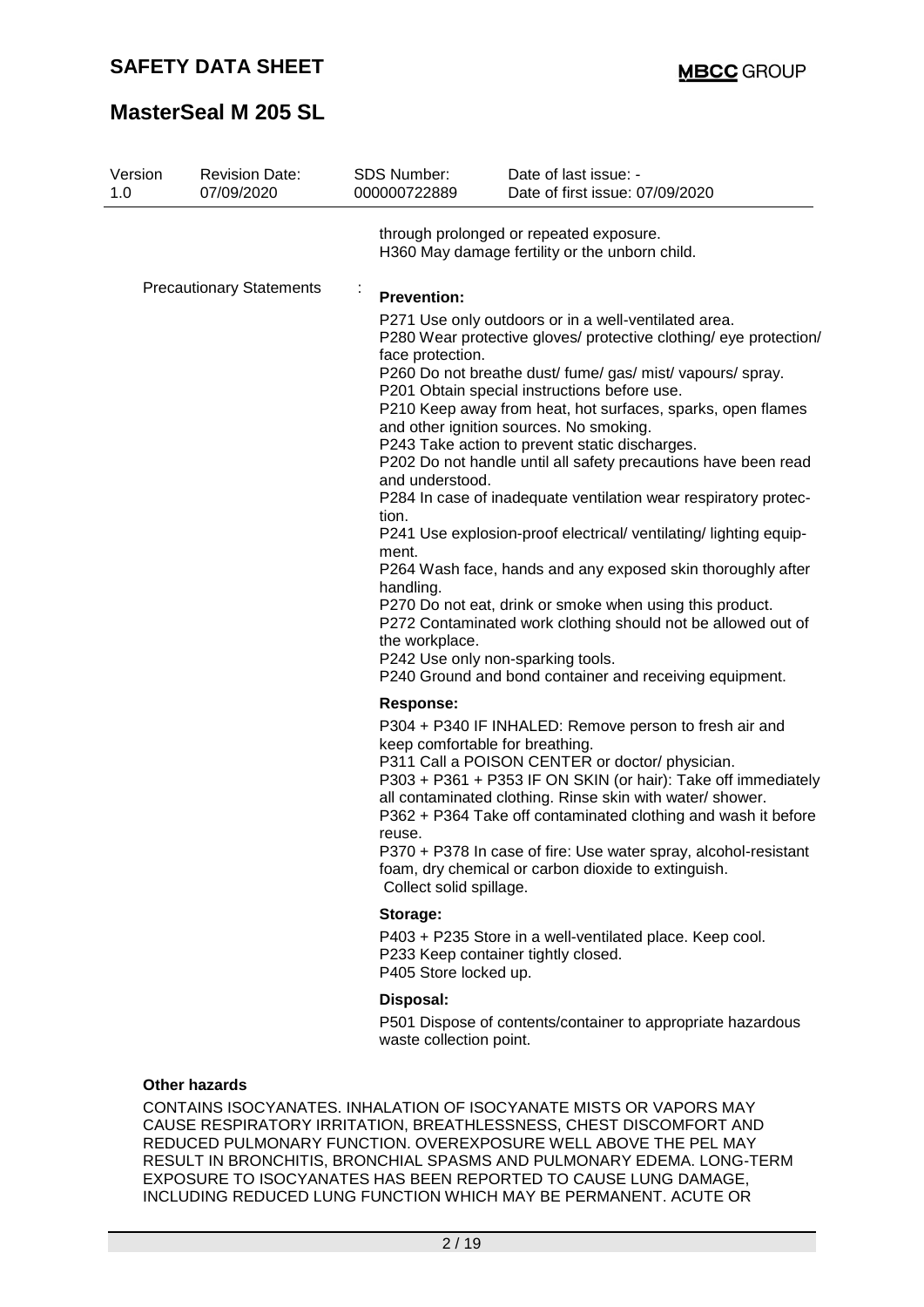| Version | <b>Revision Date:</b> | SDS Number:  | Date of last issue: -           |
|---------|-----------------------|--------------|---------------------------------|
| 1.0     | 07/09/2020            | 000000722889 | Date of first issue: 07/09/2020 |

CHRONIC OVEREXPOSURE TO ISOCYANATES MAY CAUSE SENSITIZATION IN SOME INDIVIDUALS, RESULTING IN ALLERGIC RESPIRATORY REACTIONS INCLUDING WHEEZING, SHORTNESS OF BREATH AND DIFFICULTY BREATHING. ANIMAL TESTS INDICATE THAT SKIN CONTACT MAY PLAY A ROLE IN CAUSING RESPIRATORY SENSITIZATION.

### **SECTION 3. COMPOSITION/INFORMATION ON INGREDIENTS**

Chemical nature : polyurethane

**Components**

| --------------                    |            |                       |
|-----------------------------------|------------|-----------------------|
| Chemical name                     | CAS-No.    | Concentration (% w/w) |
| Limestone                         | 1317-65-3  | $>= 0 - 50$           |
| talc                              | 14807-96-6 | $>= 7 - 10$           |
| 4-Chloro-α,α,α-trifluorotoluene   | 98-56-6    | $>= 5 - < 7$          |
| Stoddard solvent                  | 8052-41-3  | $>= 5 - < 7$          |
| Calcium sulphate                  | 7778-18-9  | $>= 1 - < 3.5$        |
| Titanium dioxide                  | 13463-67-7 | $>= 0 - 5$            |
| 4-methyl-m-phenylene diisocyanate | 584-84-9   | $>= 1 - < 3$          |
| trimethoxy(3-                     | 2530-83-8  | $>= 0.3 - 1$          |
| (oxiranylmethoxy)propyl)silane    |            |                       |
| toluene-2,6-diisocyanate          | 91-08-7    | $>= 0.2 - < 0.3$      |
| dibutyltin dilaurate              | 77-58-7    | $>= 0.1 - 0.2$        |

#### **SECTION 4. FIRST AID MEASURES**

| General advice                                                    |    | Move out of dangerous area.<br>Consult a physician.<br>Show this material safety data sheet to the doctor in attend-<br>ance.<br>Symptoms of poisoning may appear several hours later.<br>Do not leave the victim unattended.<br>Take off immediately all contaminated clothing. |
|-------------------------------------------------------------------|----|----------------------------------------------------------------------------------------------------------------------------------------------------------------------------------------------------------------------------------------------------------------------------------|
| If inhaled                                                        |    | Remove the affected individual into fresh air and keep the<br>person calm.<br>Assist in breathing if necessary.<br>Immediate medical attention required.                                                                                                                         |
| In case of skin contact                                           |    | Wash affected areas thoroughly with soap and water.<br>If irritation develops, seek medical attention.                                                                                                                                                                           |
| In case of eye contact                                            | ÷. | In case of contact, immediately flush eyes with plenty of water<br>for at least 15 minutes.<br>If easy to do, remove contact lens, if worn.<br>Seek medical advice.                                                                                                              |
| If swallowed                                                      |    | Rinse mouth and then drink 200-300 ml of water.<br>Do NOT induce vomiting.<br>Never induce vomiting or give anything by mouth if the victim<br>is unconscious or having convulsions.<br>Immediate medical attention required.                                                    |
| Most important symptoms<br>and effects, both acute and<br>delayed | ÷. | May cause an allergic skin reaction.<br>Toxic if inhaled.<br>May cause allergy or asthma symptoms or breathing difficul-<br>ties if inhaled.<br>Suspected of causing cancer.                                                                                                     |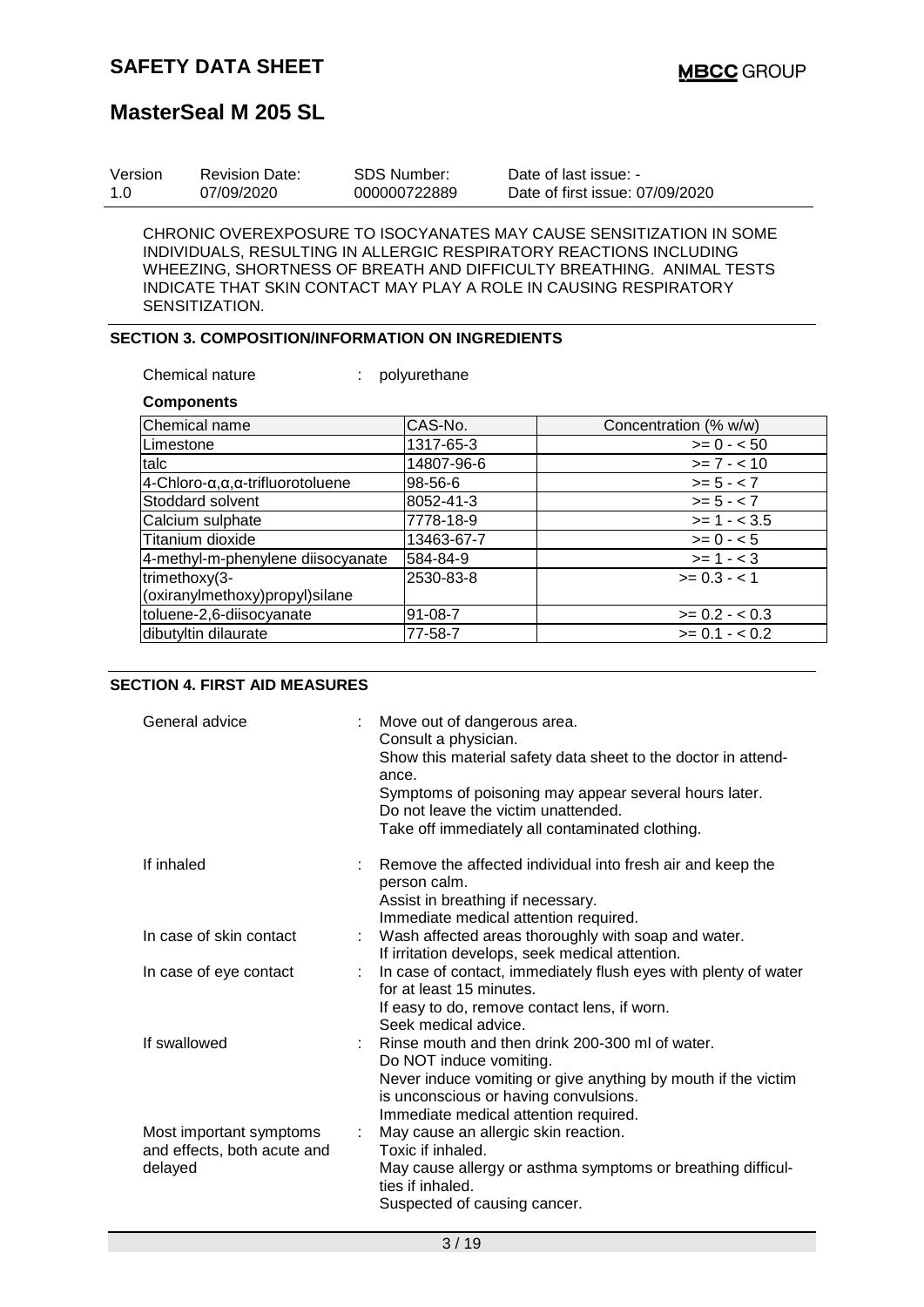| Version<br>1.0               |                                          | <b>Revision Date:</b><br>07/09/2020                                        | <b>SDS Number:</b><br>000000722889                                                                                                                                                                                                                                                                                                                                                                                                                                                        | Date of last issue: -<br>Date of first issue: 07/09/2020                                           |  |
|------------------------------|------------------------------------------|----------------------------------------------------------------------------|-------------------------------------------------------------------------------------------------------------------------------------------------------------------------------------------------------------------------------------------------------------------------------------------------------------------------------------------------------------------------------------------------------------------------------------------------------------------------------------------|----------------------------------------------------------------------------------------------------|--|
|                              |                                          | Notes to physician                                                         | exposure.<br>Treat symptomatically.                                                                                                                                                                                                                                                                                                                                                                                                                                                       | May damage fertility or the unborn child.<br>Causes damage to organs through prolonged or repeated |  |
|                              |                                          | <b>SECTION 5. FIRE-FIGHTING MEASURES</b>                                   |                                                                                                                                                                                                                                                                                                                                                                                                                                                                                           |                                                                                                    |  |
| Suitable extinguishing media |                                          | Water spray<br>Dry powder<br>Carbon dioxide (CO2)<br>Foam                  |                                                                                                                                                                                                                                                                                                                                                                                                                                                                                           |                                                                                                    |  |
|                              | Unsuitable extinguishing<br>media        |                                                                            | High volume water jet                                                                                                                                                                                                                                                                                                                                                                                                                                                                     |                                                                                                    |  |
|                              | Specific hazards during fire<br>fighting |                                                                            | Do not allow run-off from fire fighting to enter drains or water<br>courses.                                                                                                                                                                                                                                                                                                                                                                                                              |                                                                                                    |  |
|                              | ucts                                     | Hazardous combustion prod-                                                 | nitrous gases<br>fumes/smoke<br>isocyanate<br>vapor                                                                                                                                                                                                                                                                                                                                                                                                                                       |                                                                                                    |  |
|                              |                                          | Further information<br>Special protective equipment :<br>for fire-fighters | For safety reasons in case of fire, cans should be stored sepa-<br>rately in closed containments.<br>Use a water spray to cool fully closed containers.<br>Collect contaminated fire extinguishing water separately. This<br>must not be discharged into drains.<br>Fire residues and contaminated fire extinguishing water must<br>be disposed of in accordance with local regulations.<br>Firefighters should be equipped with self-contained breathing<br>apparatus and turn-out gear. |                                                                                                    |  |

### **SECTION 6. ACCIDENTAL RELEASE MEASURES**

| Personal precautions, protec- :<br>tive equipment and emer-<br>gency procedures |     | Evacuate personnel to safe areas.<br>Ensure adequate ventilation.<br>Use personal protective equipment.<br>Remove all sources of ignition.<br>Beware of vapors accumulating to form explosive concentra-<br>tions. Vapors can accumulate in low areas.                                                                                                                                                                                                                                                                                                  |
|---------------------------------------------------------------------------------|-----|---------------------------------------------------------------------------------------------------------------------------------------------------------------------------------------------------------------------------------------------------------------------------------------------------------------------------------------------------------------------------------------------------------------------------------------------------------------------------------------------------------------------------------------------------------|
| Environmental precautions                                                       | t i | Prevent product from entering drains.<br>Prevent further leakage or spillage if safe to do so.<br>If the product contaminates rivers and lakes or drains inform<br>respective authorities.                                                                                                                                                                                                                                                                                                                                                              |
| Methods and materials for<br>containment and cleaning up                        | ÷   | Dike spillage.<br>If temporary control of isocyanate vapor is required, a blanket<br>of protein foam or other suitable foam (available from most fire<br>departments) may be placed over the spill. Transfer as much<br>liquid as possible via pump or vacuum device into closed but<br>not sealed containers for disposal.<br>Absorb isocyanate with suitable absorbent material (see $\S$ 40<br>CFR, sections 260, 264 and 265 for further information).<br>Shovel into open container.<br>Spill area can be decontaminated with the following recom- |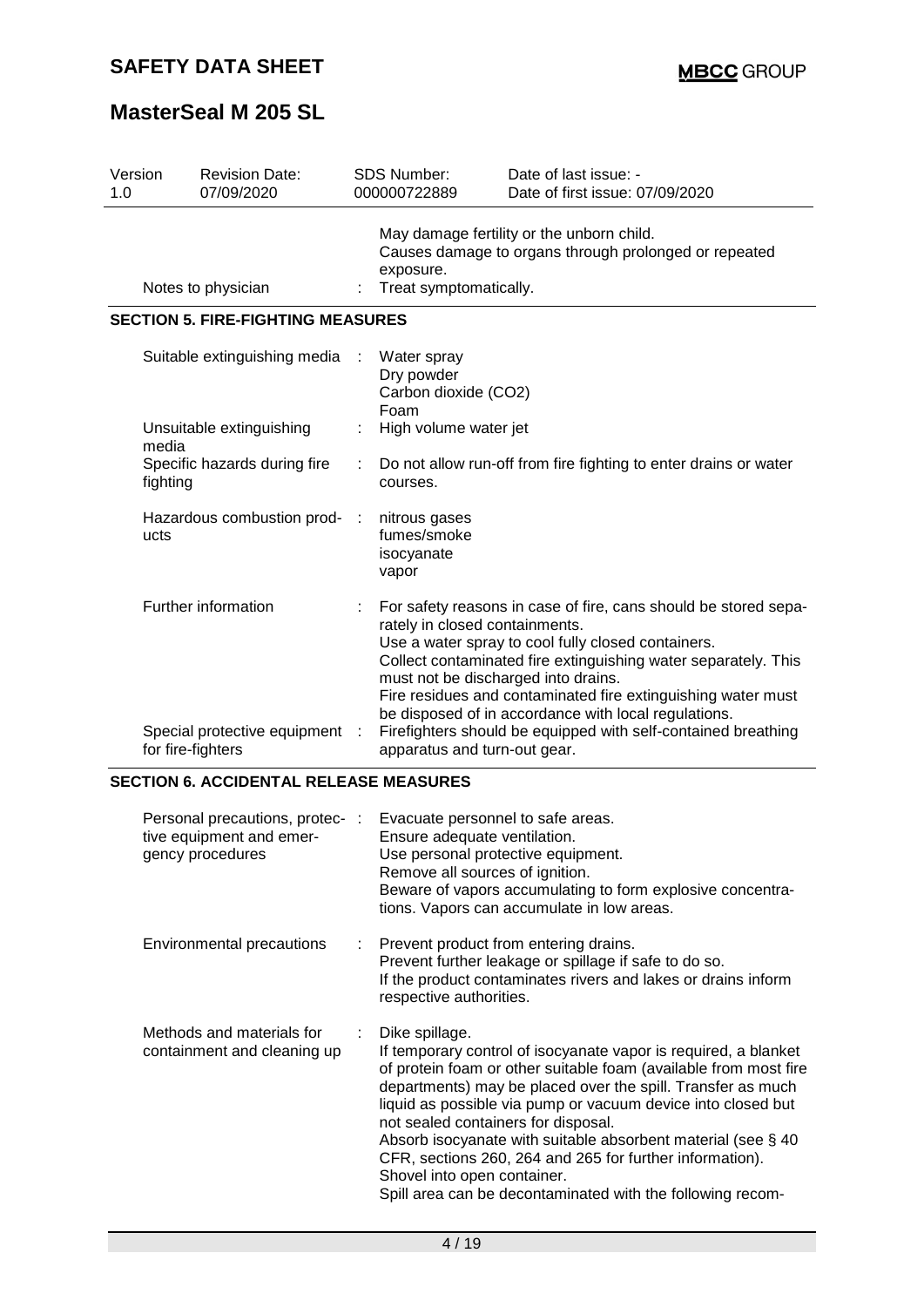| Version | <b>Revision Date:</b> | <b>SDS Number:</b>                                                | Date of last issue: -                                                                                                                                                                                                                                                                                                                                                                                                                                                                                  |
|---------|-----------------------|-------------------------------------------------------------------|--------------------------------------------------------------------------------------------------------------------------------------------------------------------------------------------------------------------------------------------------------------------------------------------------------------------------------------------------------------------------------------------------------------------------------------------------------------------------------------------------------|
| 1.0     | 07/09/2020            | 000000722889                                                      | Date of first issue: 07/09/2020                                                                                                                                                                                                                                                                                                                                                                                                                                                                        |
|         |                       | mended decontamination solution:<br>detergent.<br>carbon dioxide. | Mixture of 90 % water, 5-8 % household ammonia, 2-5 %<br>Wash down spill area with decontamination solution.<br>Allow solution to stand for at least 10 minutes.<br>Pick up with suitable absorbent material.<br>Place into appropriately labeled waste containers.<br>Do not make container pressure tight.<br>Move container to a well-ventilated area (outside).<br>Allow to stand for at least 48 hours to allow escape of evolved<br>Dispose of absorbed material in accordance with regulations. |

### **SECTION 7. HANDLING AND STORAGE**

| Advice on protection against<br>fire and explosion | $\mathcal{L}$ | Product is not explosive.                                                                                                                                                                                                                                                                                                                                                                                                                                                                                                                                                                                                                                                                                                                                                                                                                                                                                                                                                                                                                                                                                                                                                              |
|----------------------------------------------------|---------------|----------------------------------------------------------------------------------------------------------------------------------------------------------------------------------------------------------------------------------------------------------------------------------------------------------------------------------------------------------------------------------------------------------------------------------------------------------------------------------------------------------------------------------------------------------------------------------------------------------------------------------------------------------------------------------------------------------------------------------------------------------------------------------------------------------------------------------------------------------------------------------------------------------------------------------------------------------------------------------------------------------------------------------------------------------------------------------------------------------------------------------------------------------------------------------------|
|                                                    |               | Keep away from open flames, hot surfaces and sources of<br>ignition.<br>Take necessary action to avoid static electricity discharge<br>(which might cause ignition of organic vapors).<br>Do not spray on a naked flame or any incandescent material.                                                                                                                                                                                                                                                                                                                                                                                                                                                                                                                                                                                                                                                                                                                                                                                                                                                                                                                                  |
| Advice on safe handling                            |               | Avoid formation of aerosol.<br>Do not breathe vapors/dust.<br>Avoid exposure - obtain special instructions before use.<br>Avoid contact with skin and eyes.<br>For personal protection see section 8.<br>Smoking, eating and drinking should be prohibited in the ap-<br>plication area.<br>Take precautionary measures against static discharges.<br>Provide sufficient air exchange and/or exhaust in work rooms.<br>Open drum carefully as content may be under pressure.<br>Dispose of rinse water in accordance with local and national<br>regulations.<br>Persons susceptible to skin sensitization problems or asthma,<br>allergies, chronic or recurrent respiratory disease should not<br>be employed in any process in which this mixture is being<br>used.<br>Ensure thorough ventilation of stores and work areas.<br>When handling heated product, vapours of the product should<br>be ventilated, and respiratory protection used.<br>Wear respiratory protection when spraying.<br>If bulging of drum occurs, transfer to well ventilated area,<br>puncture to relieve pressure, open vent and let stand for 48<br>hours before resealing.<br>Protect against moisture. |
| Conditions for safe storage                        |               | Prevent unauthorized access.<br>no smoking<br>Keep container tightly closed in a dry and well-ventilated<br>place.<br>Containers which are opened must be carefully resealed and<br>kept upright to prevent leakage.                                                                                                                                                                                                                                                                                                                                                                                                                                                                                                                                                                                                                                                                                                                                                                                                                                                                                                                                                                   |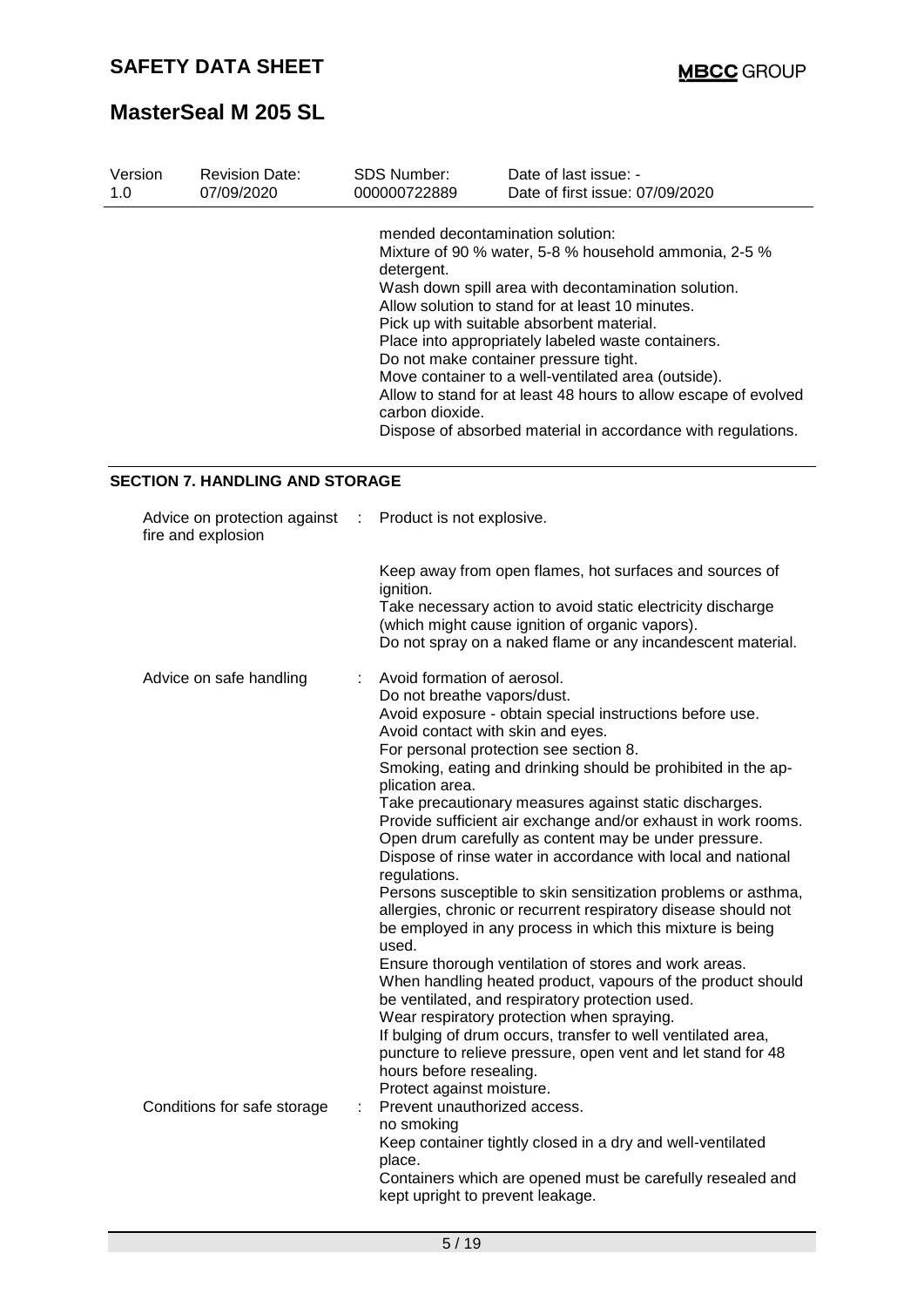| Version | <b>Revision Date:</b> | <b>SDS Number:</b>                                         | Date of last issue: -                                                                                |
|---------|-----------------------|------------------------------------------------------------|------------------------------------------------------------------------------------------------------|
| 1.0     | 07/09/2020            | 000000722889                                               | Date of first issue: 07/09/2020                                                                      |
|         | Materials to avoid    | Observe label precautions.<br>: Observe VCI storage rules. | Electrical installations / working materials must comply with<br>the technological safety standards. |

### **SECTION 8. EXPOSURE CONTROLS/PERSONAL PROTECTION**

| Components               | CAS-No. | Value type<br>(Form of<br>exposure)                                 | Control parame-<br>ters / Permissible<br>concentration | <b>Basis</b>                         |
|--------------------------|---------|---------------------------------------------------------------------|--------------------------------------------------------|--------------------------------------|
| dibutyltin dilaurate     | 77-58-7 | <b>TWA value</b>                                                    | $0.1$ mg/m $3$<br>(tin(Sn))                            | <b>ACGIHTLV</b>                      |
|                          |         | <b>STEL value</b>                                                   | $0.2$ mg/m $3$<br>(tin(Sn))                            | <b>ACGIHTLV</b>                      |
|                          |         | <b>REL</b> value                                                    | $0.1 \text{ mg/m}$<br>(tin(Sn))                        | <b>NIOSH</b>                         |
|                          |         | PEL                                                                 | $0.1 \text{ mg/m}$<br>(tin(Sn))                        | 29 CFR<br>1910.1000<br>(Table Z-1)   |
|                          |         | <b>TWA</b> value                                                    | $0.1$ mg/m $3$<br>(tin(Sn))                            | 29 CFR<br>1910.1000<br>(Table Z-1-A) |
|                          |         | <b>TWA</b>                                                          | $0.1$ mg/m $3$<br>(Tin)                                | OSHA <sub>Z-1</sub>                  |
|                          |         | <b>TWA</b>                                                          | $0.1 \text{ mg/m}$<br>(Tin)                            | <b>ACGIH</b>                         |
|                          |         | <b>STEL</b>                                                         | $0.2$ mg/m $3$<br>(Tin)                                | <b>ACGIH</b>                         |
|                          |         | <b>TWA</b>                                                          | $0.1 \text{ mg/m}$<br>(Tin)                            | <b>OSHA PO</b>                       |
|                          |         | <b>TWA</b>                                                          | $0.1$ mg/m $3$<br>(Tin)                                | <b>NIOSH REL</b>                     |
| toluene-2,6-diisocyanate | 91-08-7 | STEL value<br>(Inhalable<br>fraction and<br>vapor)                  | $0.005$ ppm                                            | <b>ACGIHTLV</b>                      |
|                          |         | Skin Desig-<br>nation (In-<br>halable frac-<br>tion and va-<br>por) |                                                        | <b>ACGIHTLV</b>                      |
|                          |         | <b>TWA value</b><br>(Inhalable<br>fraction and<br>vapor)            | 0.001 ppm                                              | <b>ACGIHTLV</b>                      |
|                          |         | $\mathsf{C}$                                                        | $0.02$ ppm<br>$0.14$ mg/m3                             | OSHA Z-1                             |
|                          |         | TWA (Inhal-<br>able fraction<br>and vapor)                          | 0.001 ppm                                              | <b>ACGIH</b>                         |
|                          |         | STEL (Inhal-                                                        | 0.005 ppm                                              | <b>ACGIH</b>                         |

### **Ingredients with workplace control parameters**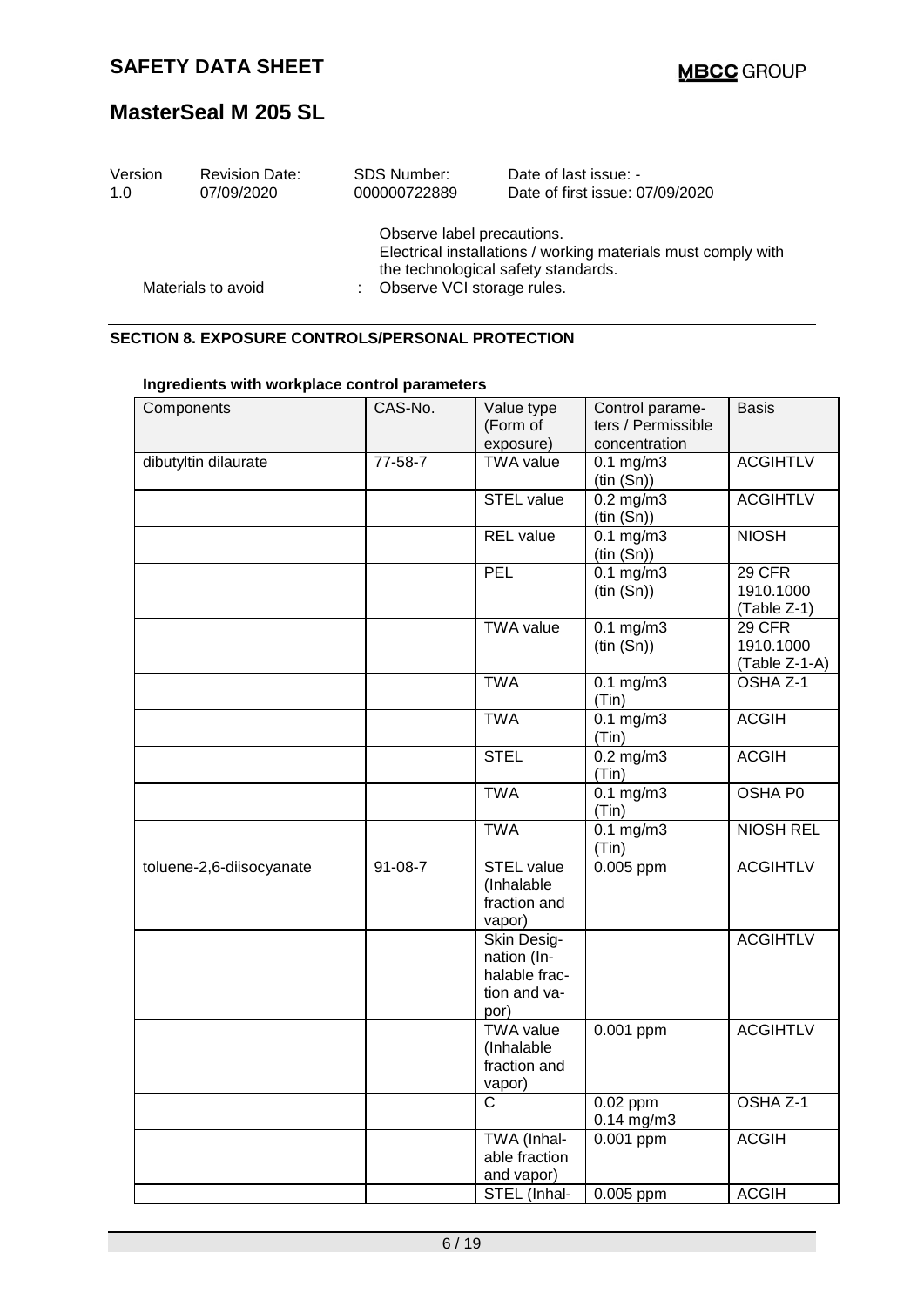| Version<br>1.0 | <b>Revision Date:</b><br>07/09/2020    | SDS Number:<br>000000722889 | Date of last issue: -                                               | Date of first issue: 07/09/2020          |                                             |
|----------------|----------------------------------------|-----------------------------|---------------------------------------------------------------------|------------------------------------------|---------------------------------------------|
|                |                                        |                             | able fraction<br>and vapor)                                         |                                          |                                             |
|                |                                        |                             | <b>TWA</b>                                                          | 0.005 ppm<br>$0.04$ mg/m3                | OSHA P0                                     |
|                |                                        |                             | <b>STEL</b>                                                         | $\overline{0.02}$ ppm<br>$0.15$ mg/m $3$ | <b>OSHA P0</b>                              |
|                | 4-methyl-m-phenylene diiso-<br>cyanate | 584-84-9                    | <b>TWA value</b><br>(Inhalable<br>fraction and<br>vapor)            | 0.001 ppm                                | <b>ACGIHTLV</b>                             |
|                |                                        |                             | Skin Desig-<br>nation (In-<br>halable frac-<br>tion and va-<br>por) |                                          | <b>ACGIHTLV</b>                             |
|                |                                        |                             | <b>STEL value</b><br>(Inhalable<br>fraction and<br>vapor)           | 0.005 ppm                                | <b>ACGIHTLV</b>                             |
|                |                                        |                             | <b>CLV</b>                                                          | 0.02 ppm<br>$0.14$ mg/m3                 | 29 CFR<br>1910.1000<br>(Table Z-1)          |
|                |                                        |                             | $\mathsf{C}$                                                        | 0.02 ppm<br>$0.14$ mg/m3                 | OSHA Z-1                                    |
|                |                                        |                             | TWA (Inhal-<br>able fraction<br>and vapor)                          | 0.001 ppm                                | <b>ACGIH</b>                                |
|                |                                        |                             | STEL (Inhal-<br>able fraction<br>and vapor)                         | 0.005 ppm                                | <b>ACGIH</b>                                |
|                |                                        |                             | <b>TWA</b>                                                          | 0.005 ppm<br>$0.04$ mg/m3                | OSHA P0                                     |
|                |                                        |                             | <b>STEL</b>                                                         | $0.02$ ppm<br>$0.15$ mg/m $3$            | OSHA P0                                     |
|                | Limestone                              | 1317-65-3                   | <b>REL</b> value<br>(Respirable)                                    | 5 mg/m3                                  | <b>NIOSH</b>                                |
|                |                                        |                             | <b>REL</b> value<br>(Total)                                         | 10 mg/m3                                 | <b>NIOSH</b>                                |
|                |                                        |                             | PEL (Respir-<br>able fraction)                                      | 5 mg/m3                                  | <b>29 CFR</b><br>1910.1000<br>(Table Z-1)   |
|                |                                        |                             | PEL (Total<br>dust)                                                 | 15 mg/m3                                 | 29 CFR<br>1910.1000<br>(Table Z-1)          |
|                |                                        |                             | <b>TWA value</b><br>(Respirable<br>fraction)                        | $5$ mg/m $3$                             | <b>29 CFR</b><br>1910.1000<br>(Table Z-1-A) |
|                |                                        |                             | <b>TWA value</b><br>(Total dust)                                    | 15 mg/m3                                 | 29 CFR<br>1910.1000<br>(Table Z-1-A)        |
|                |                                        |                             | TWA (total<br>dust)                                                 | 15 mg/m3                                 | OSHA Z-1                                    |
|                |                                        |                             | TWA (respir-<br>able fraction)                                      | $5$ mg/m $3$                             | OSHA Z-1                                    |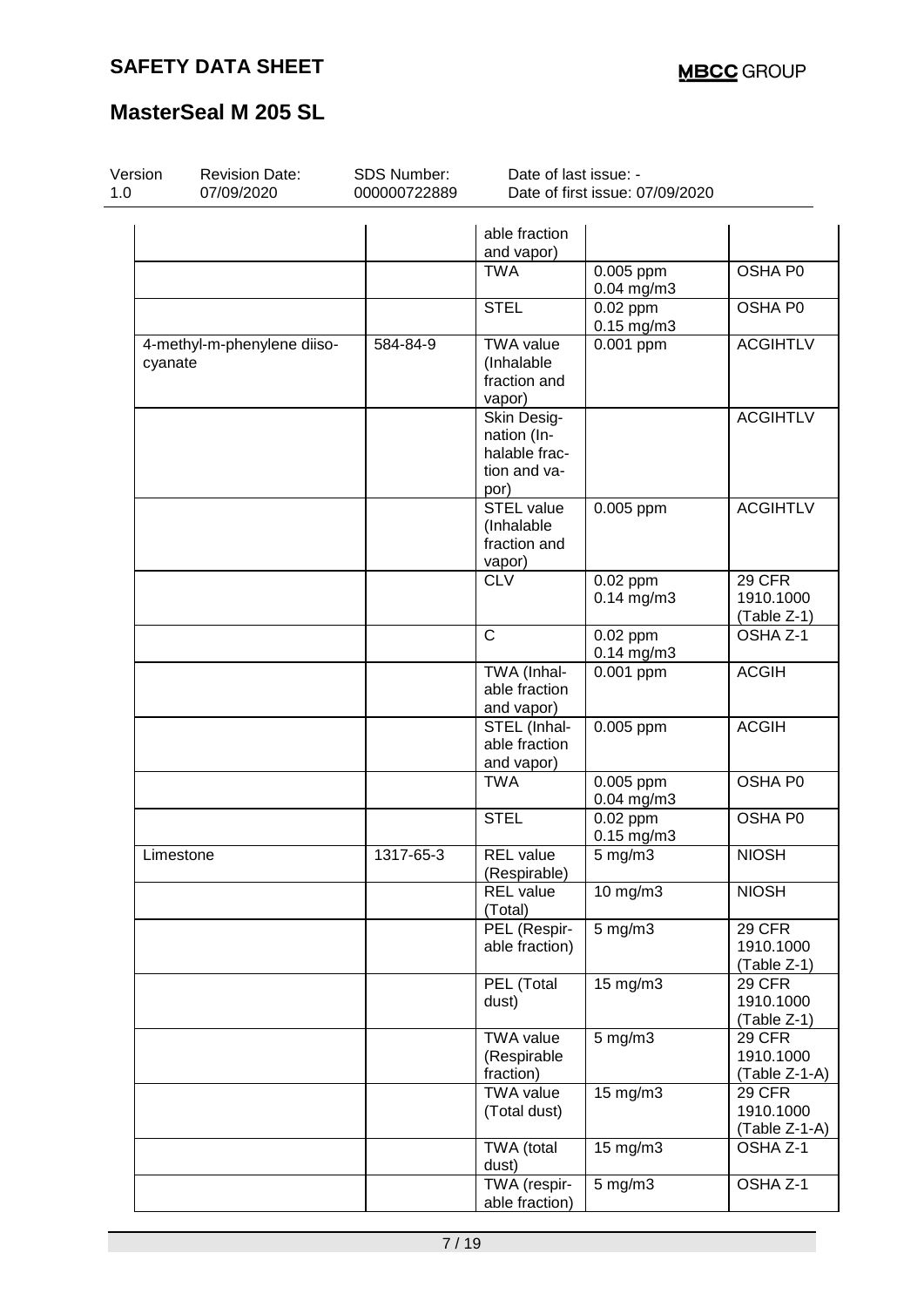| Version<br>1.0 | <b>Revision Date:</b><br>07/09/2020 | SDS Number:<br>000000722889 | Date of last issue: -<br>Date of first issue: 07/09/2020 |                                      |                                               |  |  |
|----------------|-------------------------------------|-----------------------------|----------------------------------------------------------|--------------------------------------|-----------------------------------------------|--|--|
|                |                                     |                             | <b>TWA (Total</b><br>dust)                               | 15 mg/m3                             | OSHA P0                                       |  |  |
|                |                                     |                             | TWA (respir-<br>able dust<br>fraction)                   | $5$ mg/m $3$                         | OSHA P0                                       |  |  |
|                |                                     |                             | TWA (Res-<br>pirable)                                    | 5 mg/m3<br>(Calcium car-<br>bonate)  | <b>NIOSH REL</b>                              |  |  |
|                |                                     |                             | TWA (total)                                              | 10 mg/m3<br>(Calcium car-<br>bonate) | <b>NIOSH REL</b>                              |  |  |
|                | Calcium sulphate                    | 7778-18-9                   | <b>TWA value</b><br>(Inhalable<br>fraction)              | $10 \text{ mg/m}$ 3                  | <b>ACGIHTLV</b>                               |  |  |
|                |                                     |                             | <b>REL</b> value<br>(Respirable)                         | $5$ mg/m $3$                         | <b>NIOSH</b>                                  |  |  |
|                |                                     |                             | <b>REL</b> value<br>(Total)                              | 10 mg/m3                             | <b>NIOSH</b>                                  |  |  |
|                |                                     |                             | PEL (Respir-<br>able fraction)                           | $5$ mg/m $3$                         | 29 CFR<br>1910.1000<br>(Table Z-1)            |  |  |
|                |                                     |                             | PEL (Total<br>dust)                                      | 15 mg/m3                             | 29 CFR<br>1910.1000<br>(Table Z-1)            |  |  |
|                |                                     |                             | <b>TWA value</b><br>(Respirable<br>fraction)             | $5$ mg/m $3$                         | <b>29 CFR</b><br>1910.1000<br>(Table Z-1-A)   |  |  |
|                |                                     |                             | <b>TWA value</b><br>(Total dust)                         | 15 mg/m3                             | <b>29 CFR</b><br>1910.1000<br>(Table Z-1-A)   |  |  |
|                |                                     |                             | TWA (Res-<br>pirable)                                    | 5 mg/m3                              | <b>NIOSH REL</b>                              |  |  |
|                |                                     |                             | TWA (total)                                              | 10 mg/m3                             | <b>NIOSH REL</b>                              |  |  |
|                |                                     |                             | TWA (total<br>dust)                                      | $15 \text{ mg/m}$                    | OSHA Z-1                                      |  |  |
|                |                                     |                             | TWA (respir-<br>able fraction)                           | $5$ mg/m $3$                         | OSHA Z-1                                      |  |  |
|                |                                     |                             | <b>TWA (Total</b><br>dust)                               | 15 mg/m3                             | OSHA P0                                       |  |  |
|                |                                     |                             | TWA (respir-<br>able dust<br>fraction)                   | $5 \text{ mg/m}$                     | OSHA P0                                       |  |  |
|                |                                     |                             | TWA (Inhal-<br>able particu-<br>late matter)             | $10$ mg/m $3$<br>(Calcium)           | <b>ACGIH</b>                                  |  |  |
|                | Titanium dioxide                    | 13463-67-7                  | <b>TWA value</b>                                         | 10 mg/m3                             | <b>ACGIHTLV</b>                               |  |  |
|                |                                     |                             | PEL (Total<br>dust)                                      | $15 \text{ mg/m}$ 3                  | 29 CFR<br>1910.1000<br>(Table Z-1)            |  |  |
|                |                                     |                             | <b>TWA value</b><br>(Total dust)                         | 10 mg/m3                             | <b>29 CFR</b><br>1910.1000<br>$(Table Z-1-A)$ |  |  |
|                |                                     |                             | TWA (total<br>dust)                                      | 15 mg/m3                             | OSHA Z-1                                      |  |  |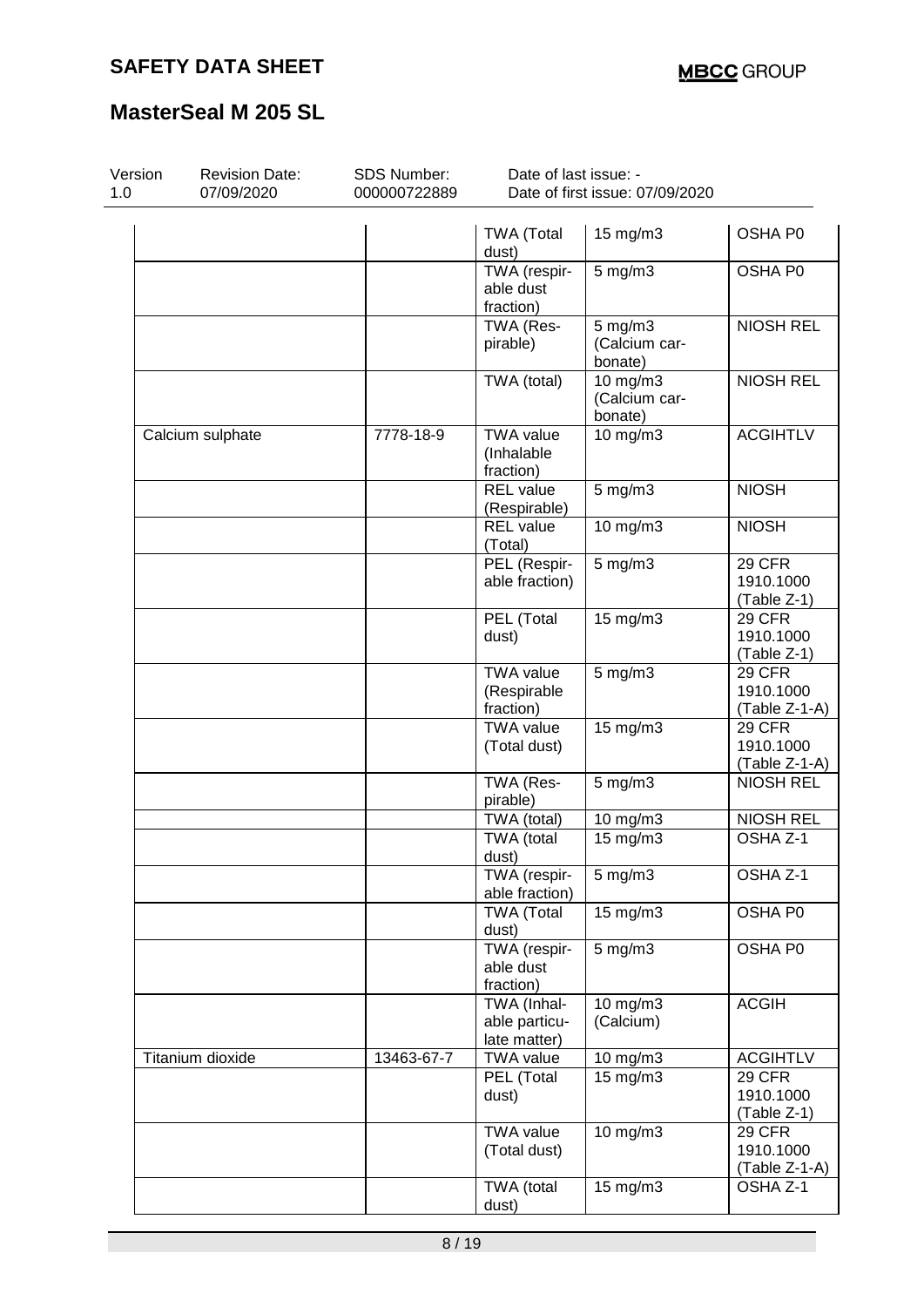| Version<br>1.0 | <b>Revision Date:</b><br>07/09/2020 | <b>SDS Number:</b><br>000000722889 | Date of last issue: -                              | Date of first issue: 07/09/2020                                                                                                                                                                                                                                                                                                                                                                                                                                                                                                                                                                                                           |                                      |
|----------------|-------------------------------------|------------------------------------|----------------------------------------------------|-------------------------------------------------------------------------------------------------------------------------------------------------------------------------------------------------------------------------------------------------------------------------------------------------------------------------------------------------------------------------------------------------------------------------------------------------------------------------------------------------------------------------------------------------------------------------------------------------------------------------------------------|--------------------------------------|
|                |                                     |                                    | <b>TWA (Total</b><br>dust)                         | 10 mg/m3                                                                                                                                                                                                                                                                                                                                                                                                                                                                                                                                                                                                                                  | OSHA P0                              |
|                |                                     |                                    | <b>TWA</b>                                         | 10 mg/m3<br>(Titanium dioxide)                                                                                                                                                                                                                                                                                                                                                                                                                                                                                                                                                                                                            | <b>ACGIH</b>                         |
| talc           |                                     | 14807-96-6                         | <b>TWA value</b><br>(Respirable<br>fraction)       | $2$ mg/m $3$                                                                                                                                                                                                                                                                                                                                                                                                                                                                                                                                                                                                                              | <b>ACGIHTLV</b>                      |
|                |                                     |                                    | TWA (Dust)                                         | 20 Million parti-<br>cles per cubic foot                                                                                                                                                                                                                                                                                                                                                                                                                                                                                                                                                                                                  | OSHA Z-3                             |
|                |                                     |                                    | TWA (respir-<br>able dust<br>fraction)             | $2$ mg/m $3$                                                                                                                                                                                                                                                                                                                                                                                                                                                                                                                                                                                                                              | OSHA P0                              |
|                |                                     |                                    | TWA (Res-<br>pirable)                              | $2$ mg/m $3$                                                                                                                                                                                                                                                                                                                                                                                                                                                                                                                                                                                                                              | <b>NIOSH REL</b>                     |
|                |                                     |                                    | <b>TWA</b>                                         | 0.1 fibres per<br>cubic centimeter                                                                                                                                                                                                                                                                                                                                                                                                                                                                                                                                                                                                        | <b>ACGIH</b>                         |
|                |                                     |                                    | TWA (Res-<br>pirable par-<br>ticulate mat-<br>ter) | $2$ mg/m $3$                                                                                                                                                                                                                                                                                                                                                                                                                                                                                                                                                                                                                              | <b>ACGIH</b>                         |
|                | Stoddard solvent                    | 8052-41-3                          | <b>TWA value</b>                                   | 100 ppm                                                                                                                                                                                                                                                                                                                                                                                                                                                                                                                                                                                                                                   | <b>ACGIHTLV</b>                      |
|                |                                     |                                    | REL value                                          | 350 mg/m3                                                                                                                                                                                                                                                                                                                                                                                                                                                                                                                                                                                                                                 | <b>NIOSH</b>                         |
|                |                                     |                                    | Ceil_Time                                          | 1,800 mg/m3                                                                                                                                                                                                                                                                                                                                                                                                                                                                                                                                                                                                                               | <b>NIOSH</b>                         |
|                |                                     |                                    | PEL                                                | 500 ppm<br>2,900 mg/m3                                                                                                                                                                                                                                                                                                                                                                                                                                                                                                                                                                                                                    | 29 CFR<br>1910.1000<br>(Table Z-1)   |
|                |                                     |                                    | <b>TWA value</b>                                   | $100$ ppm<br>525 mg/m3                                                                                                                                                                                                                                                                                                                                                                                                                                                                                                                                                                                                                    | 29 CFR<br>1910.1000<br>(Table Z-1-A) |
|                |                                     |                                    | <b>TWA</b>                                         | 100 ppm                                                                                                                                                                                                                                                                                                                                                                                                                                                                                                                                                                                                                                   | <b>ACGIH</b>                         |
|                |                                     |                                    | <b>TWA</b>                                         | 350 mg/m3                                                                                                                                                                                                                                                                                                                                                                                                                                                                                                                                                                                                                                 | <b>NIOSH REL</b>                     |
|                |                                     |                                    | C                                                  | 1,800 mg/m3                                                                                                                                                                                                                                                                                                                                                                                                                                                                                                                                                                                                                               | <b>NIOSH REL</b>                     |
|                |                                     |                                    | <b>TWA</b>                                         | $\frac{1}{500}$ ppm<br>2,900 mg/m3                                                                                                                                                                                                                                                                                                                                                                                                                                                                                                                                                                                                        | OSHA Z-1                             |
|                |                                     |                                    | <b>TWA</b>                                         | 100 ppm<br>525 mg/m3                                                                                                                                                                                                                                                                                                                                                                                                                                                                                                                                                                                                                      | OSHA P0                              |
|                | <b>Engineering measures</b>         | P.E.L.                             |                                                    | Provide local exhaust ventilation to maintain recommended                                                                                                                                                                                                                                                                                                                                                                                                                                                                                                                                                                                 |                                      |
|                | Personal protective equipment       |                                    |                                                    |                                                                                                                                                                                                                                                                                                                                                                                                                                                                                                                                                                                                                                           |                                      |
|                | Respiratory protection              | respirators.                       | change out schedules are in place.                 | When workers are facing concentrations above the occupa-<br>tional exposure limits they must use appropriate certified<br>When atmospheric levels may exceed the occupational ex-<br>posure limit (PEL or TLV) NIOSH-certified air-purifying respi-<br>rators equipped with an organic vapor sorbent and particulate<br>filter can be used as long as appropriate precautions and<br>For emergency or non-routine, high exposure situations, in-<br>cluding confined space entry, use a NIOSH-certified full face-<br>piece pressure demand self-contained breathing apparatus<br>(SCBA) or a full facepiece pressure demand supplied-air |                                      |
|                | Hand protection                     |                                    | respirator (SAR) with escape provisions.           |                                                                                                                                                                                                                                                                                                                                                                                                                                                                                                                                                                                                                                           |                                      |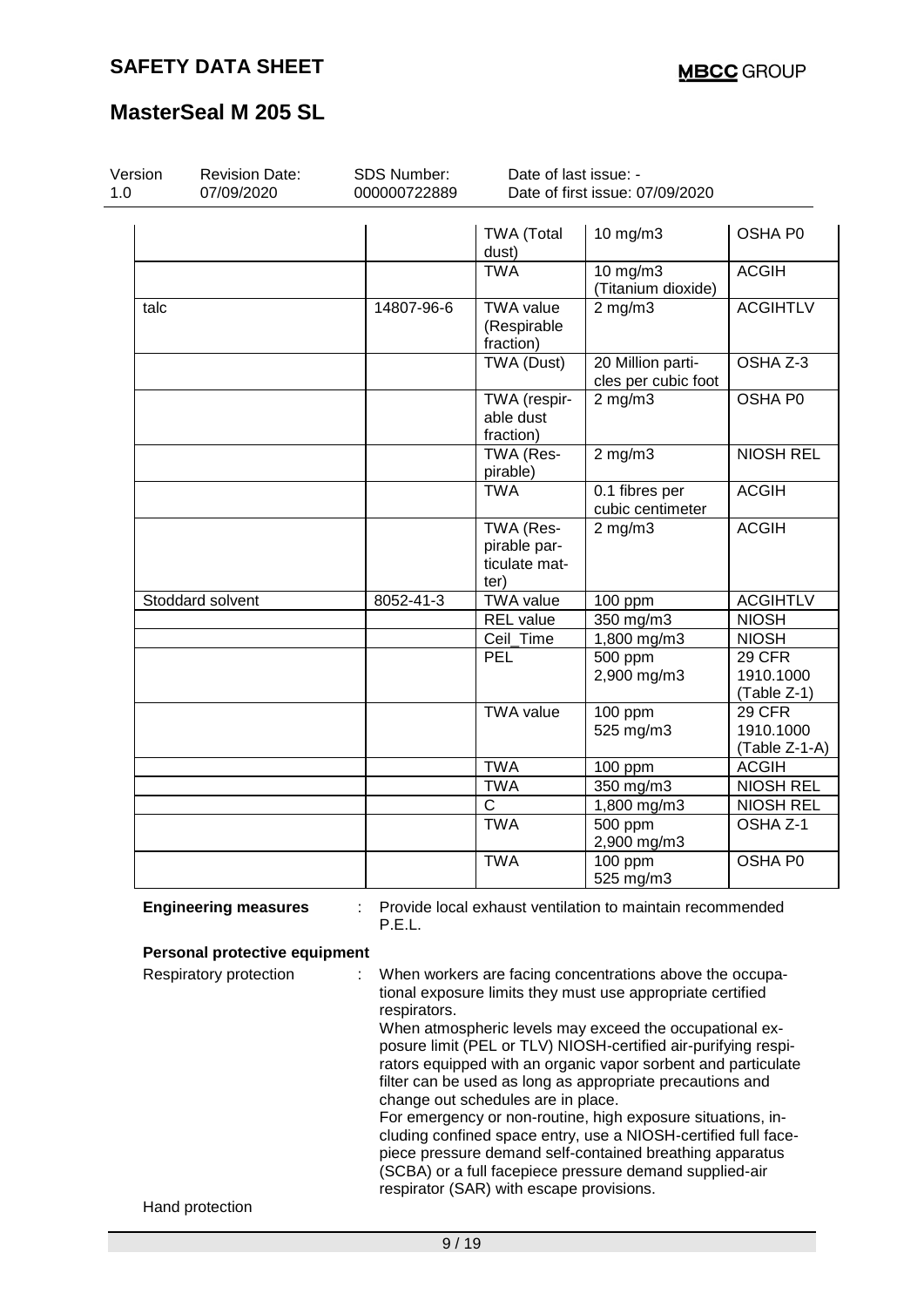| Version<br>1.0 | <b>Revision Date:</b><br>07/09/2020 | <b>SDS Number:</b><br>000000722889                                                                                                                                                                                                                                                                                                                                                                                                | Date of last issue: -<br>Date of first issue: 07/09/2020                                                                                                                                                                 |  |  |  |  |
|----------------|-------------------------------------|-----------------------------------------------------------------------------------------------------------------------------------------------------------------------------------------------------------------------------------------------------------------------------------------------------------------------------------------------------------------------------------------------------------------------------------|--------------------------------------------------------------------------------------------------------------------------------------------------------------------------------------------------------------------------|--|--|--|--|
|                |                                     |                                                                                                                                                                                                                                                                                                                                                                                                                                   |                                                                                                                                                                                                                          |  |  |  |  |
|                | Remarks                             | Chemical resistant protective gloves should be worn to pre-<br>vent all skin contact. Suitable materials may include chloro-<br>prene rubber (Neoprene) nitrile rubber (Buna N) chlorinated<br>polyethylene polyvinylchloride (Pylox) butyl rubber fluoroelas-<br>tomer (Viton) depending upon conditions of use.<br>The suitability for a specific workplace should be discussed<br>with the producers of the protective gloves. |                                                                                                                                                                                                                          |  |  |  |  |
|                | Eye protection                      |                                                                                                                                                                                                                                                                                                                                                                                                                                   | Tightly fitting safety goggles (chemical goggles).<br>Wear face shield if splashing hazard exists.                                                                                                                       |  |  |  |  |
|                | Skin and body protection            | skin contact.<br>Suitable materials may include<br>saran-coated material<br>Impervious clothing                                                                                                                                                                                                                                                                                                                                   | Cover as much of the exposed skin as possible to prevent all<br>depending upon conditions of use.<br>Choose body protection according to the amount and con-<br>centration of the dangerous substance at the work place. |  |  |  |  |
|                | Protective measures                 | Wear protective clothing as necessary to prevent contact.<br>Eye wash fountains and safety showers must be easily ac-<br>cessible.<br>Observe the appropriate PEL or TLV value.                                                                                                                                                                                                                                                   |                                                                                                                                                                                                                          |  |  |  |  |
|                | Hygiene measures                    | When using do not eat or drink.<br>When using do not smoke.<br>the product.<br>re-use or dispose it if necessary.                                                                                                                                                                                                                                                                                                                 | Avoid contact with skin, eyes and clothing.<br>Wash hands before breaks and immediately after handling<br>Remove contaminated clothing immediately and clean before<br>Wash soiled clothing immediately.                 |  |  |  |  |

#### **SECTION 9. PHYSICAL AND CHEMICAL PROPERTIES**

| Appearance                | $\mathbb{Z}^n$ | liquid                                                   |
|---------------------------|----------------|----------------------------------------------------------|
| Color                     | ÷.             | gray                                                     |
| Odor                      |                | : aromatic, solvent                                      |
| <b>Odor Threshold</b>     |                | : No data available                                      |
| рH                        |                | No data available                                        |
| Melting point             | ÷              | No data available                                        |
| Boiling range             |                | : $428 - 572$ °F / 220 - 300 °C                          |
| Flash point               |                | : $120.7 °F / 49.3 °C$                                   |
|                           |                | Method: Flash-Point by Pensky-Martens Closed Cup Tester. |
| Evaporation rate          | ÷              | No applicable information available.                     |
| Flammability (solid, gas) | ÷              | Flammable.                                               |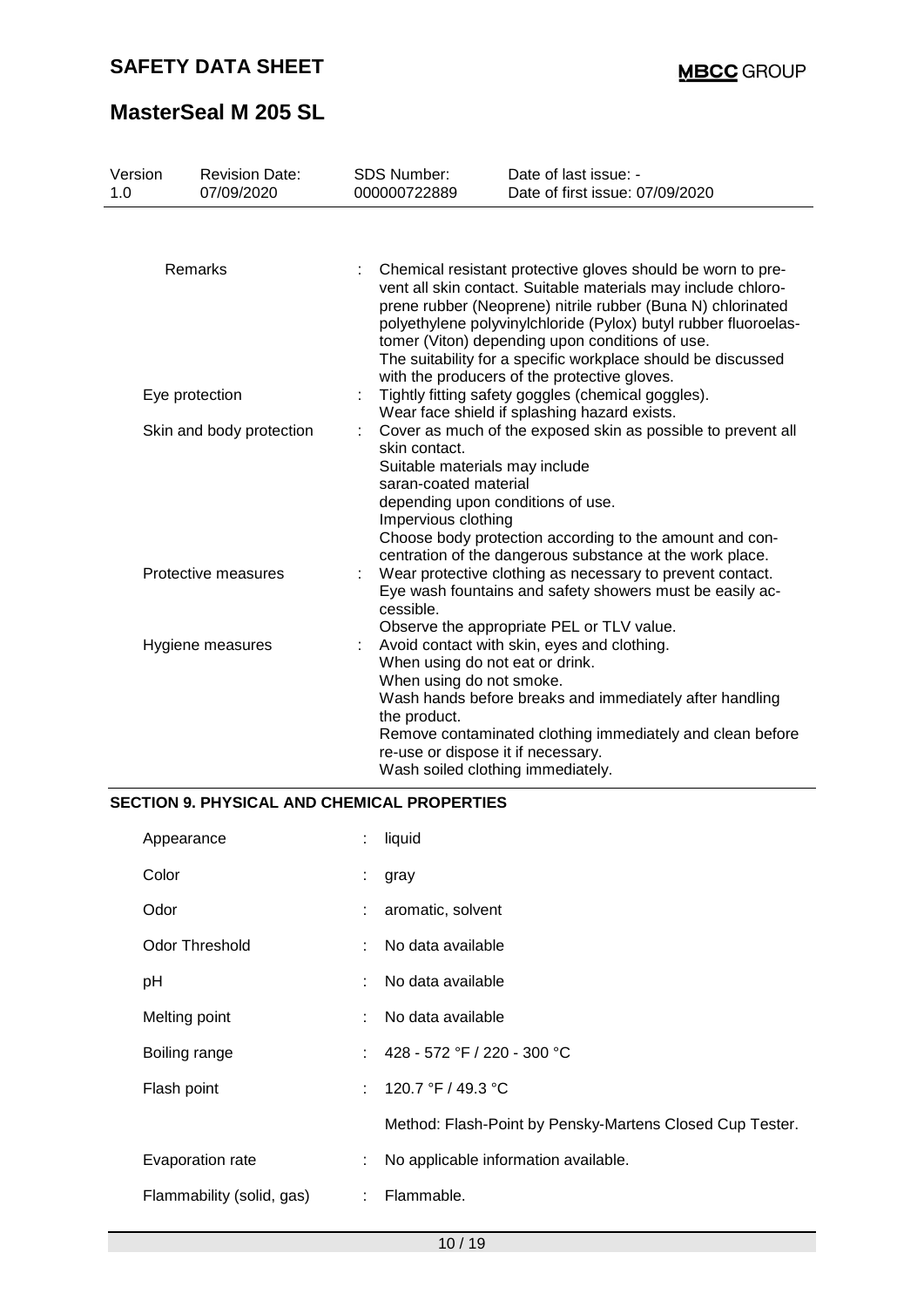| 1.0 | Version             | <b>Revision Date:</b><br>07/09/2020                 |               | <b>SDS Number:</b><br>000000722889 | Date of last issue: -<br>Date of first issue: 07/09/2020 |
|-----|---------------------|-----------------------------------------------------|---------------|------------------------------------|----------------------------------------------------------|
|     |                     |                                                     |               | Method: derived from flash point   |                                                          |
|     |                     | Upper explosion limit / Upper<br>flammability limit | $\mathcal{L}$ |                                    | No applicable information available.                     |
|     |                     | Lower explosion limit / Lower<br>flammability limit | ÷             |                                    | No applicable information available.                     |
|     |                     | Vapor pressure                                      |               | No data available                  |                                                          |
|     |                     | Relative vapor density                              | t             |                                    | No applicable information available.                     |
|     |                     | Relative density                                    |               |                                    | No applicable information available.                     |
|     | Density             |                                                     |               |                                    | approx. 1.2500 g/cm3 (68 °F / 20 °C)                     |
|     | <b>Bulk density</b> |                                                     |               | not applicable                     |                                                          |
|     | Solubility(ies)     | Water solubility                                    | ÷             | slightly soluble                   |                                                          |
|     |                     | Solubility in other solvents                        | ÷             |                                    | No applicable information available.                     |
|     | octanol/water       | Partition coefficient: n-                           | t             | Not applicable                     |                                                          |
|     |                     | Autoignition temperature                            | ÷             | not determined                     |                                                          |
|     |                     | Decomposition temperature                           | ÷             | scribed/indicated.                 | No decomposition if stored and handled as pre-           |
|     | Viscosity           | Viscosity, dynamic                                  | ÷             |                                    | No applicable information available.                     |
|     |                     | Viscosity, kinematic                                | ÷             |                                    | No applicable information available.                     |
|     |                     | Oxidizing properties                                |               | not determined                     |                                                          |
|     |                     | Sublimation point                                   | ÷             |                                    | No applicable information available.                     |
|     |                     | Molecular weight                                    |               | No data available                  |                                                          |

### **SECTION 10. STABILITY AND REACTIVITY**

| Reactivity         | No decomposition if stored and applied as directed.                                                                                                                                                                                                                  |
|--------------------|----------------------------------------------------------------------------------------------------------------------------------------------------------------------------------------------------------------------------------------------------------------------|
| Chemical stability | : The product is stable if stored and handled as pre-<br>scribed/indicated.                                                                                                                                                                                          |
| tions              | Possibility of hazardous reac- : Reacts with water, with formation of carbon dioxide.<br>Risk of bursting.<br>Reacts with alcohols.<br>Reacts with acids.<br>Reacts with alkalies.<br>Reacts with amines.<br>Risk of exothermic reaction.<br>Risk of polymerization. |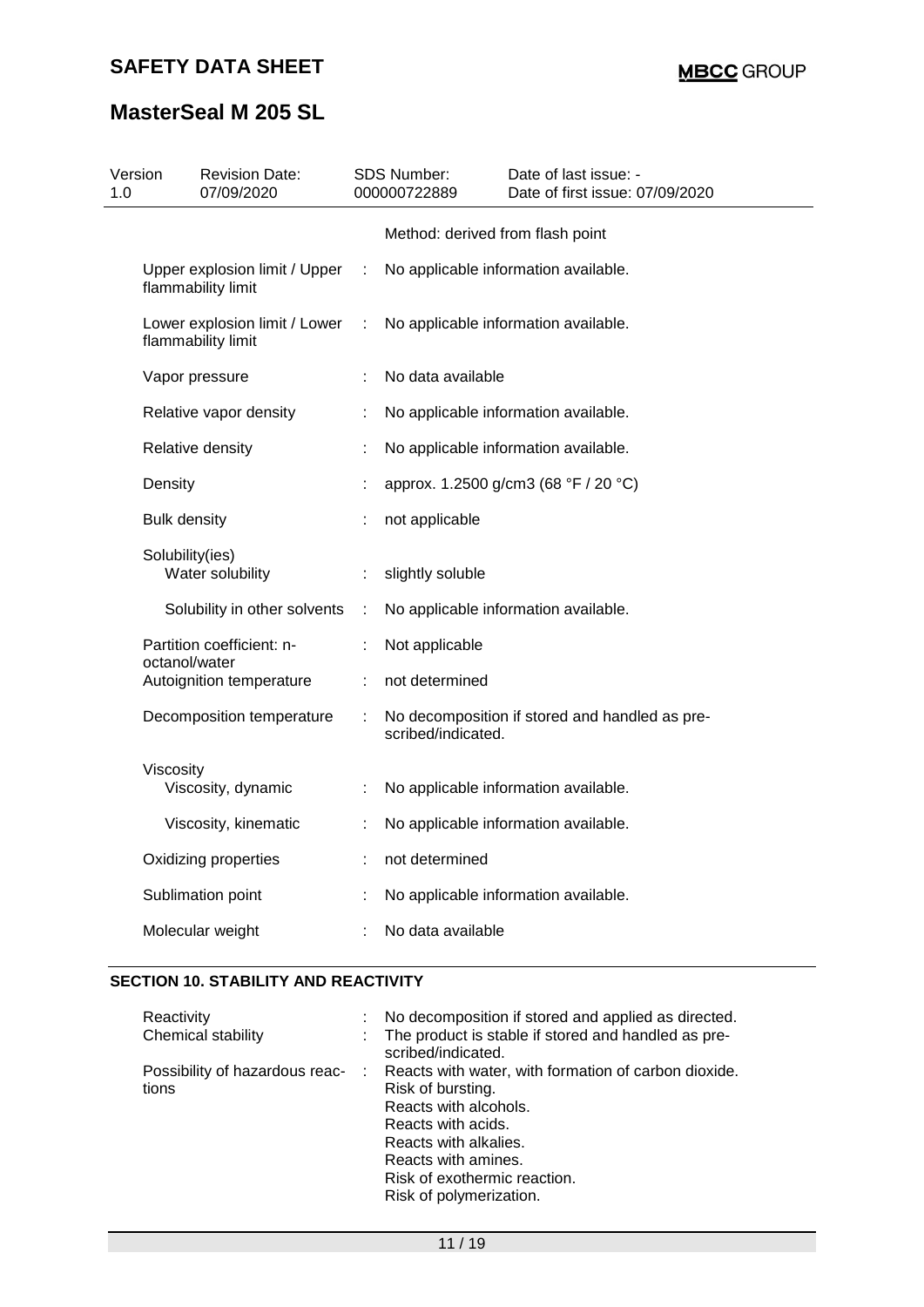| Version<br>1.0         | <b>Revision Date:</b><br>07/09/2020          | <b>SDS Number:</b><br>000000722889                                       | Date of last issue: -<br>Date of first issue: 07/09/2020                                                                                                             |
|------------------------|----------------------------------------------|--------------------------------------------------------------------------|----------------------------------------------------------------------------------------------------------------------------------------------------------------------|
|                        |                                              | strength.                                                                | Contact with certain rubbers and plastics can cause brittle-<br>ness of the substance/product with subsequent loss in<br>Vapors may form explosive mixture with air. |
|                        | Conditions to avoid                          | Heat, flames and sparks.<br>Avoid moisture.                              |                                                                                                                                                                      |
| Incompatible materials |                                              | Acids<br>Amines<br>Alcohols<br>Water<br><b>Alkalines</b><br>Strong bases | Substances/products that react with isocyanates.                                                                                                                     |
| products               | Hazardous decomposition                      | nitrogen oxides<br>Aromatic isocyanates<br>gases/vapours                 |                                                                                                                                                                      |
|                        | <b>SECTION 11. TOXICOLOGICAL INFORMATION</b> |                                                                          |                                                                                                                                                                      |

#### **Acute toxicity**

Toxic if inhaled.

#### **Product:**

Acute inhalation toxicity : ATE: 9.62 mg/l Remarks: Determined for vapor

#### **Skin corrosion/irritation**

Not classified based on available information.

### **Serious eye damage/eye irritation**

Not classified based on available information.

#### **Product:**

Remarks **EXACTE:** Vapors may cause irritation to the eyes, respiratory system and the skin.

#### **Respiratory or skin sensitization**

**Skin sensitization** May cause an allergic skin reaction.

#### **Respiratory sensitization**

May cause allergy or asthma symptoms or breathing difficulties if inhaled.

#### **Germ cell mutagenicity**

Not classified based on available information.

### **Carcinogenicity**

Suspected of causing cancer.

#### **Reproductive toxicity**

May damage fertility or the unborn child.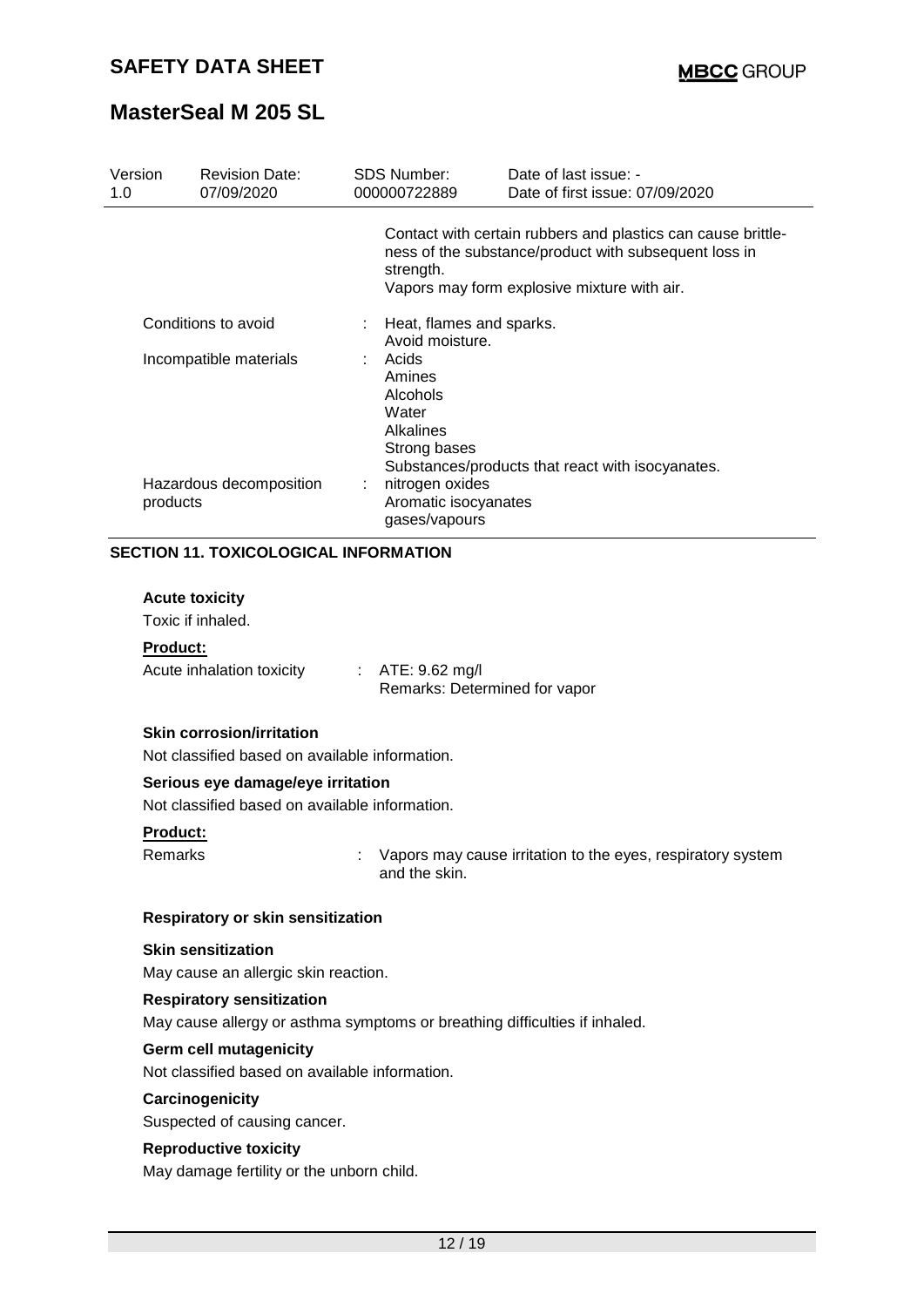| Version<br>1.0 | <b>Revision Date:</b><br>07/09/2020                   |    | SDS Number:<br>000000722889        | Date of last issue: -<br>Date of first issue: 07/09/2020                                 |
|----------------|-------------------------------------------------------|----|------------------------------------|------------------------------------------------------------------------------------------|
|                | <b>STOT-single exposure</b>                           |    |                                    |                                                                                          |
|                | Not classified based on available information.        |    |                                    |                                                                                          |
|                | <b>STOT-repeated exposure</b>                         |    |                                    |                                                                                          |
|                |                                                       |    |                                    | Causes damage to organs (Central nervous system) through prolonged or repeated exposure. |
|                | <b>Aspiration toxicity</b>                            |    |                                    |                                                                                          |
|                | Not classified based on available information.        |    |                                    |                                                                                          |
|                | <b>Further information</b>                            |    |                                    |                                                                                          |
|                | Product:                                              |    |                                    |                                                                                          |
|                | Remarks                                               |    | Solvents may degrease the skin.    |                                                                                          |
|                | <b>SECTION 12. ECOLOGICAL INFORMATION</b>             |    |                                    |                                                                                          |
|                |                                                       |    |                                    |                                                                                          |
|                | <b>Ecotoxicity</b><br>No data available               |    |                                    |                                                                                          |
|                | <b>Persistence and degradability</b>                  |    |                                    |                                                                                          |
|                | No data available                                     |    |                                    |                                                                                          |
|                | <b>Bioaccumulative potential</b>                      |    |                                    |                                                                                          |
|                | Components:                                           |    |                                    |                                                                                          |
| talc:          |                                                       |    |                                    |                                                                                          |
|                | Partition coefficient: n-<br>octanol/water            |    | : Remarks: not applicable          |                                                                                          |
|                | 4-Chloro-α, α, α-trifluorotoluene:                    |    |                                    |                                                                                          |
|                | Partition coefficient: n-                             | ÷. | log Pow: 3.6                       |                                                                                          |
|                | octanol/water                                         |    | Method: other (calculated)         | Remarks: Information taken from reference works and the                                  |
|                |                                                       |    | literature.                        |                                                                                          |
|                | <b>Stoddard solvent:</b>                              |    |                                    |                                                                                          |
|                | Partition coefficient: n-                             | ÷. | log Pow: 3.5 - 6.4 (68 °F / 20 °C) |                                                                                          |
|                | octanol/water                                         |    |                                    | Method: Partition coefficient (n-octanol/water), HPLC method.                            |
|                | <b>Calcium sulphate:</b>                              |    |                                    |                                                                                          |
|                | Partition coefficient: n-                             |    | : GLP: no                          |                                                                                          |
|                | octanol/water                                         |    | substance is inorganic.            | Remarks: The value has not been determined because the                                   |
|                |                                                       |    |                                    |                                                                                          |
|                | <b>Titanium dioxide:</b><br>Partition coefficient: n- |    |                                    |                                                                                          |
|                | octanol/water                                         |    | Remarks: not applicable            |                                                                                          |
|                | 4-methyl-m-phenylene diisocyanate:                    |    |                                    |                                                                                          |
|                | Partition coefficient: n-                             |    | log Pow: 3.43 (72 °F / 22 °C)      |                                                                                          |
|                | octanol/water                                         |    | pH: 7                              | Method: Partition coefficient (n-octanol/water), HPLC method.                            |
|                |                                                       |    |                                    |                                                                                          |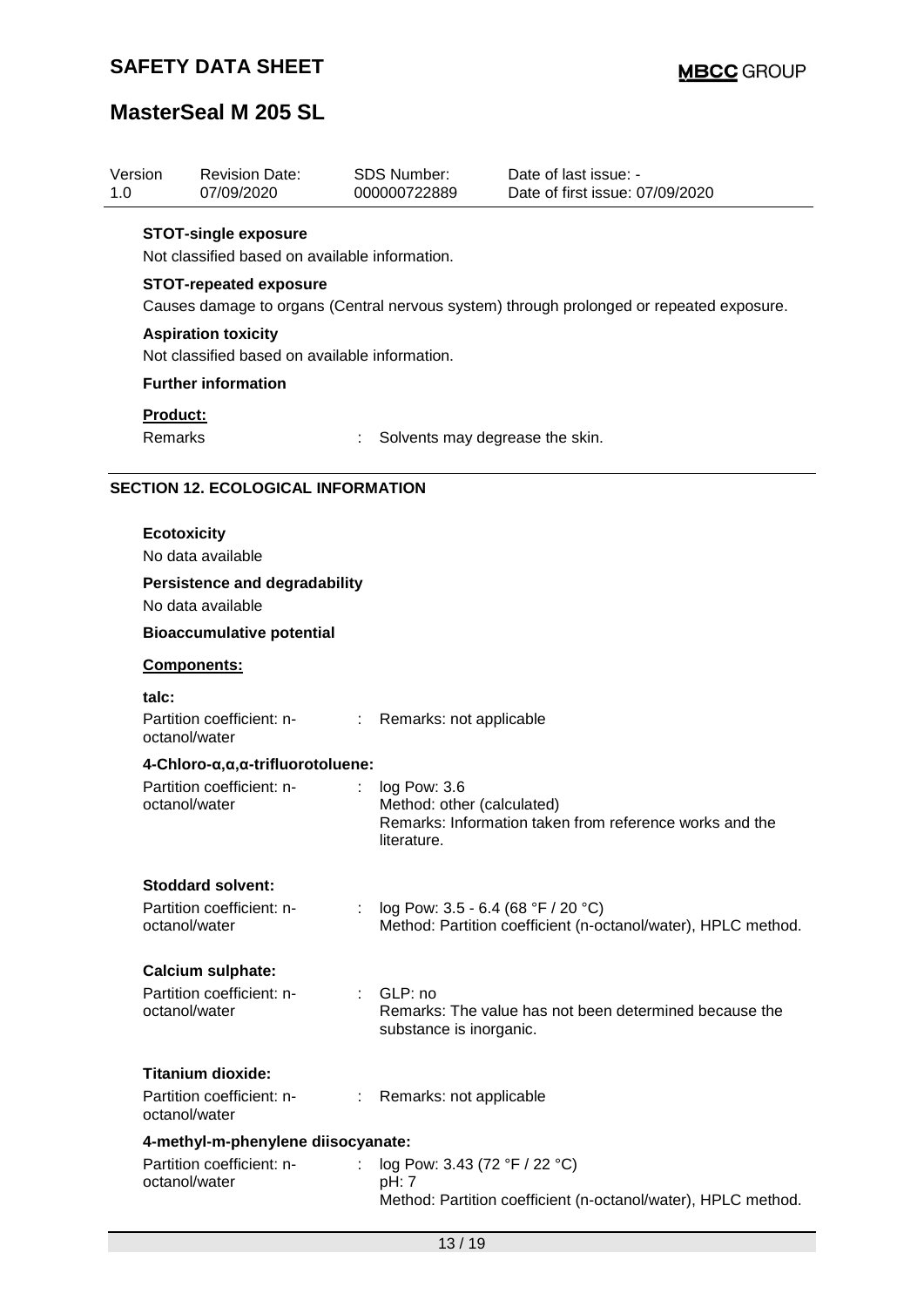| Version<br>1.0 |                    | <b>Revision Date:</b><br>07/09/2020          | SDS Number:<br>000000722889                                              | Date of last issue: -<br>Date of first issue: 07/09/2020                                           |
|----------------|--------------------|----------------------------------------------|--------------------------------------------------------------------------|----------------------------------------------------------------------------------------------------|
|                |                    |                                              | GLP: no                                                                  | Remarks: Based on data from similar materials                                                      |
|                |                    | trimethoxy(3-(oxiranylmethoxy)propyl)silane: |                                                                          |                                                                                                    |
|                | octanol/water      | Partition coefficient: n-                    | log Pow: -0.915<br>Method: other (calculated)<br>Remarks: unmeasurable   |                                                                                                    |
|                |                    | toluene-2,6-diisocyanate:                    |                                                                          |                                                                                                    |
|                | octanol/water      | Partition coefficient: n-                    | log Pow: 3.74<br>Method: other (calculated)                              |                                                                                                    |
|                |                    | dibutyltin dilaurate:                        |                                                                          |                                                                                                    |
|                | octanol/water      | Partition coefficient: n-                    | log Pow: 3.17 (69.4 °F / 20.8 °C)<br>pH: 6.1 - 6.3<br>method<br>GLP: yes | Method: Partition coefficient (n-octanol/water), Shake-flask                                       |
|                |                    | <b>Mobility in soil</b>                      |                                                                          |                                                                                                    |
|                |                    | No data available                            |                                                                          |                                                                                                    |
|                |                    | Other adverse effects                        |                                                                          |                                                                                                    |
|                | Product:<br>mation | Additional ecological infor-                 | No data available                                                        | An environmental hazard cannot be excluded in the event of<br>unprofessional handling or disposal. |

### **SECTION 13. DISPOSAL CONSIDERATIONS**

| <b>Disposal methods</b> |                                                                                                                                                          |
|-------------------------|----------------------------------------------------------------------------------------------------------------------------------------------------------|
| Waste from residues     | Incinerate or dispose of in a licensed facility.<br>Do not discharge substance/product into sewer system.                                                |
| Contaminated packaging  | Empty remaining contents.<br>Dispose of as unused product.<br>Do not re-use empty containers.<br>Do not burn, or use a cutting torch on, the empty drum. |

### **SECTION 14. TRANSPORT INFORMATION**

#### **International Regulations**

| <b>IATA-DGR</b>            |                          |
|----------------------------|--------------------------|
| UN/ID No.                  | UN 1263                  |
| Proper shipping name       | <b>PAINT</b>             |
| Class                      | 3                        |
| Packing group              | ш                        |
| Labels                     | <b>Flammable Liquids</b> |
| Packing instruction (cargo | 366                      |
| aircraft)                  |                          |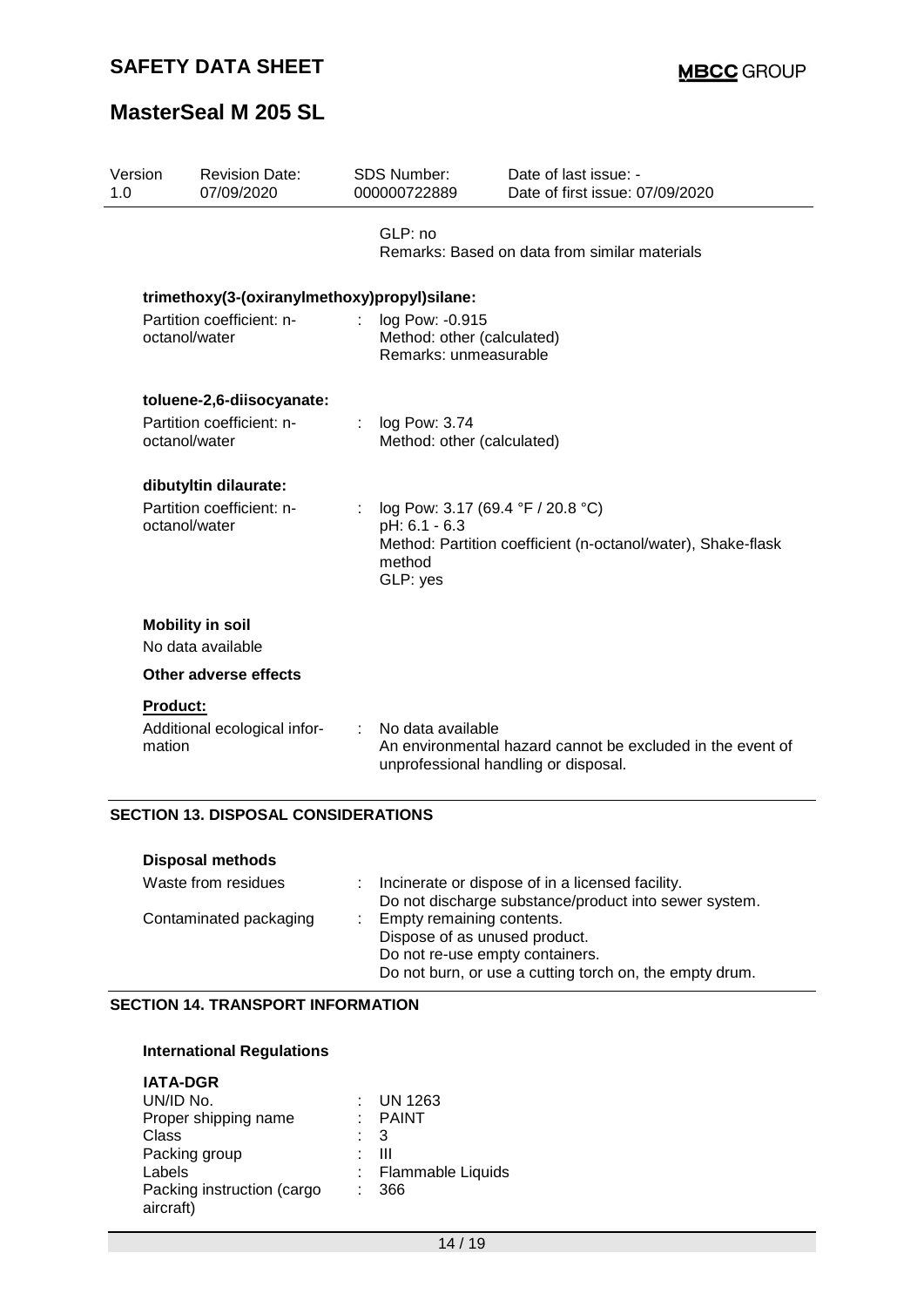| Version<br>1.0              | <b>Revision Date:</b><br>07/09/2020                   |    | <b>SDS Number:</b><br>000000722889  | Date of last issue: -<br>Date of first issue: 07/09/2020                                |
|-----------------------------|-------------------------------------------------------|----|-------------------------------------|-----------------------------------------------------------------------------------------|
| ger aircraft)               | Packing instruction (passen- : 355                    |    |                                     |                                                                                         |
|                             | <b>IMDG-Code</b><br>UN number<br>Proper shipping name |    | UN 1263<br><b>PAINT</b><br>SOLVENT) | (4-METHYL-META-PHENYLENEDIISOCYANATE, 2-<br>METHYL-META-PHENYLENEDIISOCYANATE, STODDARD |
| Class<br>Labels<br>EmS Code | Packing group<br>Marine pollutant                     | t. | 3<br>Ш<br>3<br>$F-E$ , S-E<br>no    |                                                                                         |

### **Transport in bulk according to Annex II of MARPOL 73/78 and the IBC Code**

Not applicable for product as supplied.

#### **Domestic regulation**

#### **49 CFR**

| UN/ID/NA number<br>Proper shipping name<br>Class<br>Packing group<br>Labels<br><b>ERG Code</b> | $:$ UN 1263<br>: PAINT, COMBUSTIBLE LIQUID<br>$\therefore$ C<br>ш<br>: Combustible Liquid<br>128 |
|------------------------------------------------------------------------------------------------|--------------------------------------------------------------------------------------------------|
| Marine pollutant                                                                               | no                                                                                               |

#### **Special precautions for user**

The transport classification(s) provided herein are for informational purposes only, and solely based upon the properties of the unpackaged material as it is described within this Safety Data Sheet. Transportation classifications may vary by mode of transportation, package sizes, and variations in regional or country regulations.

### **SECTION 15. REGULATORY INFORMATION**

#### **EPCRA - Emergency Planning and Community Right-to-Know**

#### **CERCLA Reportable Quantity**

| Components                     | CAS-No.       |       | Component RQ   Calculated product RQ |
|--------------------------------|---------------|-------|--------------------------------------|
|                                |               | (lbs) | (lbs)                                |
| 4-methyl-m-phenylene diisocya- | 584-84-9      | 100   | 9900                                 |
| nate                           |               |       |                                      |
| toluene-2,6-diisocyanate       | $91 - 08 - 7$ | 100   | 38460                                |

**SARA 313** : The following components are subject to reporting levels established by SARA Title III, Section 313:

> toluene-2,6 diisocyanate 91-08-7

4-methyl-mphenylene diisocyanate 584-84-9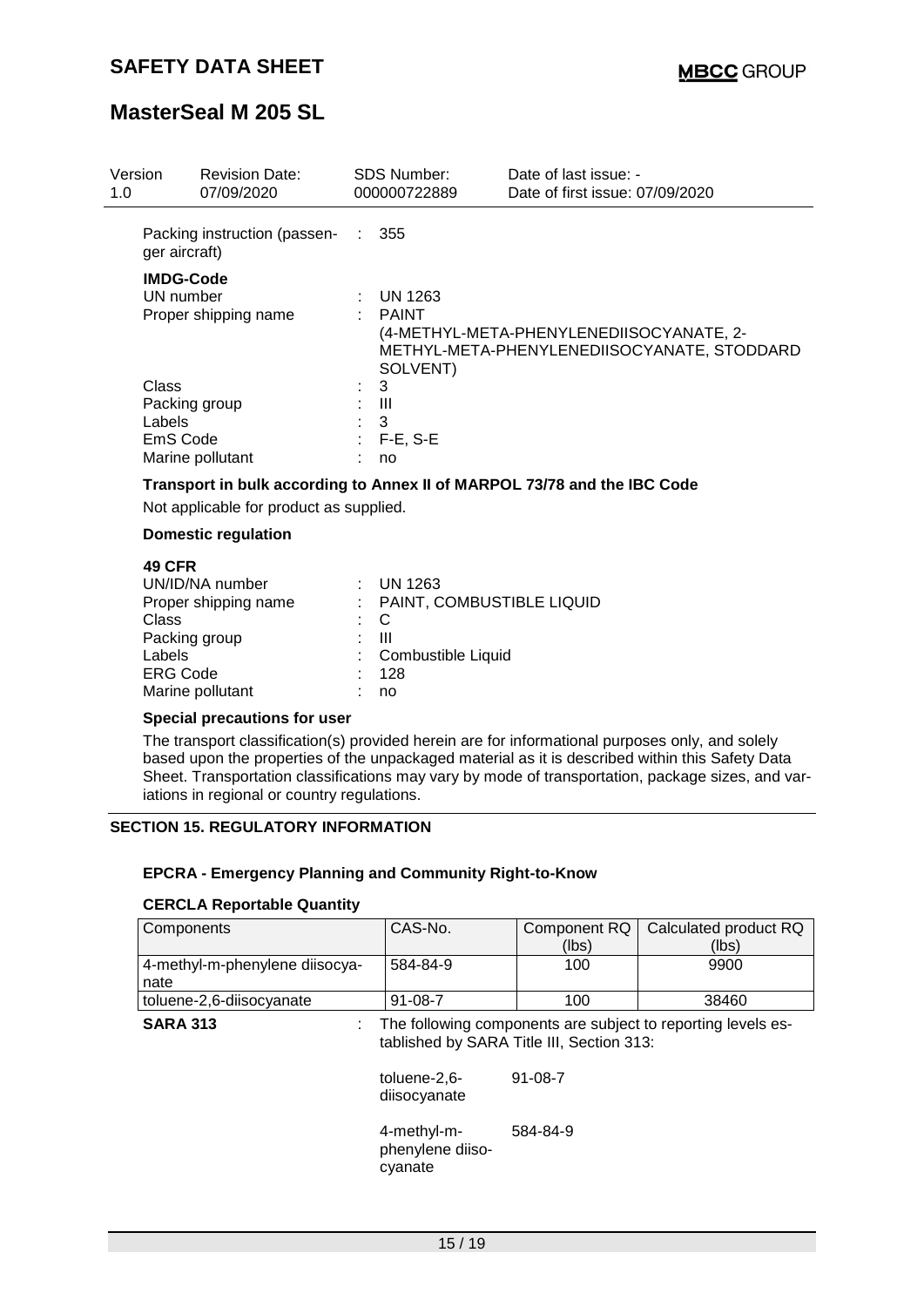| Version<br>1.0 | <b>Revision Date:</b><br>07/09/2020                                                                                                                                  | <b>SDS Number:</b><br>000000722889 | Date of last issue: -<br>Date of first issue: 07/09/2020                                                |
|----------------|----------------------------------------------------------------------------------------------------------------------------------------------------------------------|------------------------------------|---------------------------------------------------------------------------------------------------------|
|                | <b>US State Regulations</b>                                                                                                                                          |                                    |                                                                                                         |
|                | Pennsylvania Right To Know                                                                                                                                           |                                    |                                                                                                         |
|                | Limestone<br>Calcium sulphate<br>Titanium dioxide<br>talc<br>Stoddard solvent<br>carbon black                                                                        | 4-methyl-m-phenylene diisocyanate  | 584-84-9<br>1317-65-3<br>7778-18-9<br>13463-67-7<br>14807-96-6<br>8052-41-3<br>1333-86-4                |
|                | New Jersey Right To Know                                                                                                                                             |                                    |                                                                                                         |
|                | $4$ -Chloro- $\alpha, \alpha, \alpha$ -trifluorotoluene<br>Limestone<br>Calcium sulphate<br>Titanium dioxide<br>talc<br>Stoddard solvent<br>toluene-2,6-diisocyanate | 4-methyl-m-phenylene diisocyanate  | 98-56-6<br>584-84-9<br>1317-65-3<br>7778-18-9<br>13463-67-7<br>14807-96-6<br>8052-41-3<br>$91 - 08 - 7$ |

### **California Prop. 65**

WARNING: This product can expose you to chemicals including 4-Chloro-α,α,α-trifluorotoluene, which is/are known to the State of California to cause cancer, and

toluene, which is/are known to the State of California to cause birth defects or other reproductive harm. For more information go to www.P65Warnings.ca.gov.

#### **The ingredients of this product are reported in the following inventories:**

| <b>TSCA</b> | : All chemical substances in this product are either listed as<br>active on the TSCA Inventory or are in compliance with a |
|-------------|----------------------------------------------------------------------------------------------------------------------------|
| DSL         | TSCA Inventory exemption.<br>: All components of this product are on the Canadian DSL                                      |
|             |                                                                                                                            |

#### **TSCA list**

This product contains the following component which is subject to a TSCA § 5(a) proposed Significant New Use Restriction (SNUR):

| 4-methyl-m-phenylene diisocyanate | 584-84-9 |
|-----------------------------------|----------|
| toluene-2,6-diisocyanate          | 91-08-7  |

#### **SECTION 16. OTHER INFORMATION**

**Further information**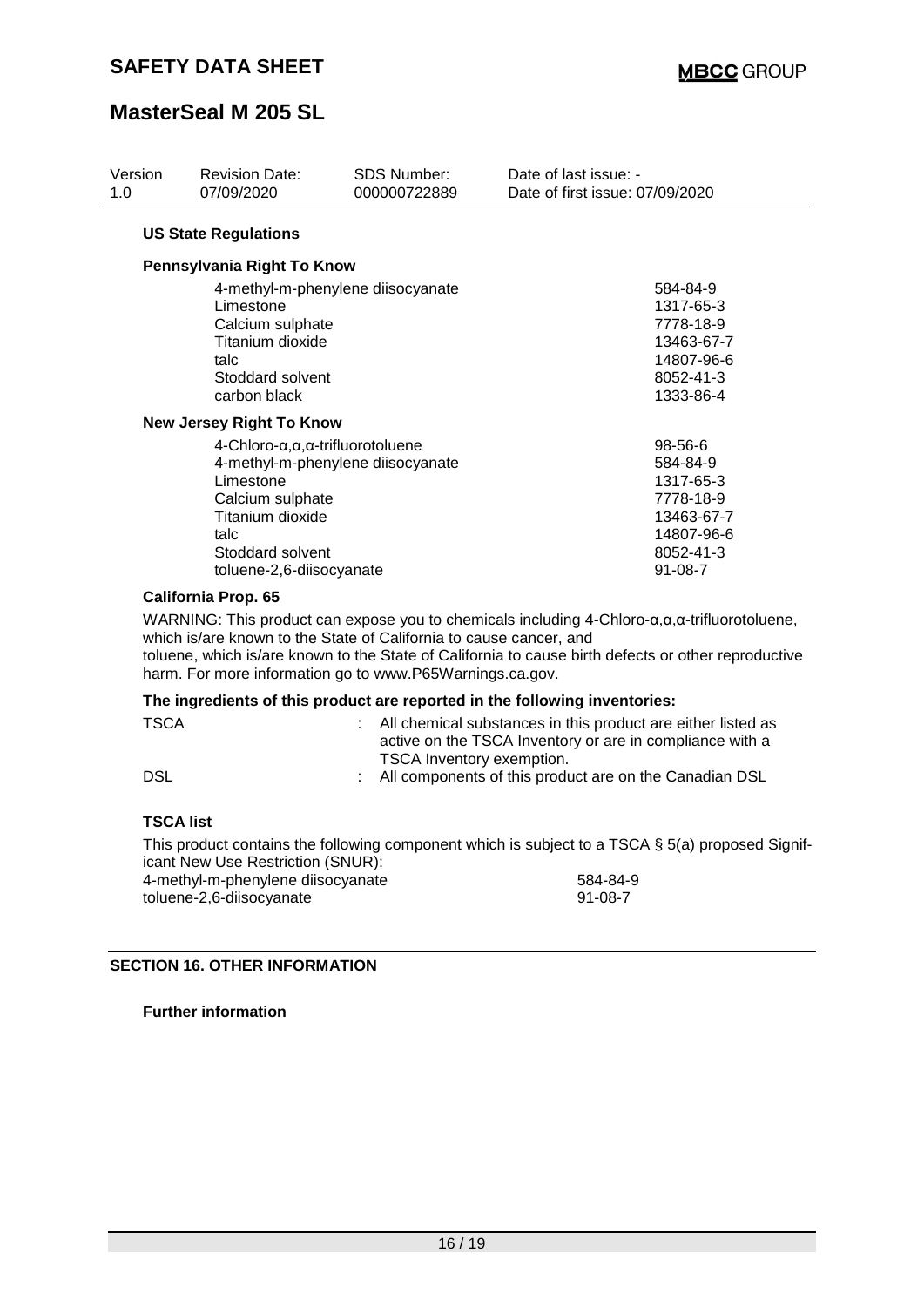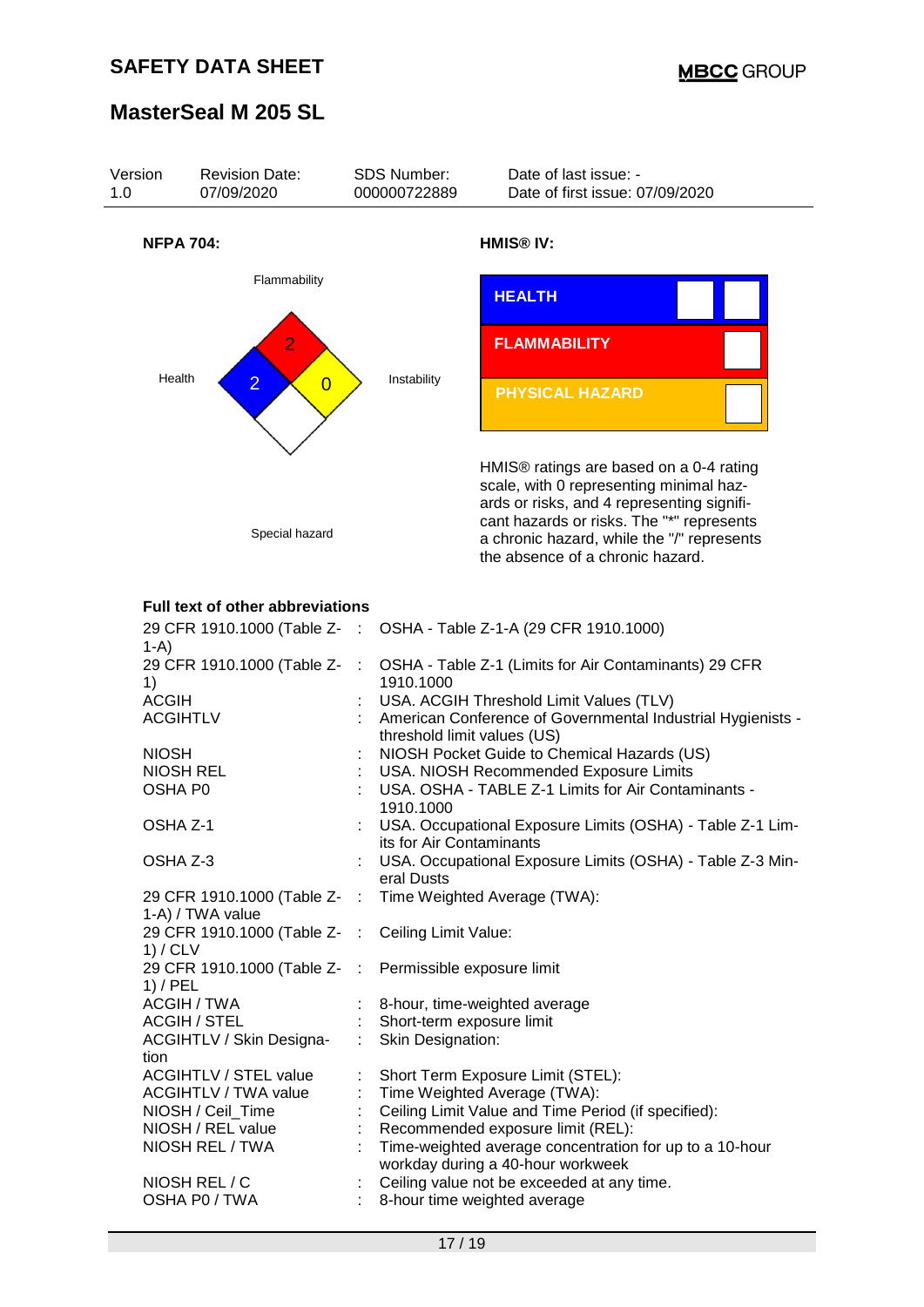| Version | <b>Revision Date:</b>            | SDS Number:  | Date of last issue: -                                       |  |
|---------|----------------------------------|--------------|-------------------------------------------------------------|--|
| 1 O     | 07/09/2020                       | 000000722889 | Date of first issue: 07/09/2020                             |  |
|         | OSHA PO / STEL<br>OSHA Z-1 / TWA |              | : Short-term exposure limit<br>8-hour time weighted average |  |

| OSHA Z-1 / TWA | : 8-hour time weighted average |
|----------------|--------------------------------|
| OSHA Z-1 / C   | $\therefore$ Ceiling           |
| OSHA Z-3 / TWA | : 8-hour time weighted average |

AICS - Australian Inventory of Chemical Substances; ASTM - American Society for the Testing of Materials; bw - Body weight; CERCLA - Comprehensive Environmental Response, Compensation, and Liability Act; CMR - Carcinogen, Mutagen or Reproductive Toxicant; DIN - Standard of the German Institute for Standardisation; DOT - Department of Transportation; DSL - Domestic Substances List (Canada); ECx - Concentration associated with x% response; EHS - Extremely Hazardous Substance; ELx - Loading rate associated with x% response; EmS - Emergency Schedule; ENCS - Existing and New Chemical Substances (Japan); ErCx - Concentration associated with x% growth rate response; ERG - Emergency Response Guide; GHS - Globally Harmonized System; GLP - Good Laboratory Practice; HMIS - Hazardous Materials Identification System; IARC - International Agency for Research on Cancer; IATA - International Air Transport Association; IBC - International Code for the Construction and Equipment of Ships carrying Dangerous Chemicals in Bulk; IC50 - Half maximal inhibitory concentration; ICAO - International Civil Aviation Organization; IECSC - Inventory of Existing Chemical Substances in China; IMDG - International Maritime Dangerous Goods; IMO - International Maritime Organization; ISHL - Industrial Safety and Health Law (Japan); ISO - International Organisation for Standardization; KECI - Korea Existing Chemicals Inventory; LC50 - Lethal Concentration to 50 % of a test population; LD50 - Lethal Dose to 50% of a test population (Median Lethal Dose); MARPOL - International Convention for the Prevention of Pollution from Ships; MSHA - Mine Safety and Health Administration; n.o.s. - Not Otherwise Specified; NFPA - National Fire Protection Association; NO(A)EC - No Observed (Adverse) Effect Concentration; NO(A)EL - No Observed (Adverse) Effect Level; NOELR - No Observable Effect Loading Rate; NTP - National Toxicology Program; NZIoC - New Zealand Inventory of Chemicals; OECD - Organization for Economic Co-operation and Development; OPPTS - Office of Chemical Safety and Pollution Prevention; PBT - Persistent, Bioaccumulative and Toxic substance; PICCS - Philippines Inventory of Chemicals and Chemical Substances; (Q)SAR - (Quantitative) Structure Activity Relationship; RCRA - Resource Conservation and Recovery Act; REACH - Regulation (EC) No 1907/2006 of the European Parliament and of the Council concerning the Registration, Evaluation, Authorisation and Restriction of Chemicals; RQ - Reportable Quantity; SADT - Self-Accelerating Decomposition Temperature; SARA - Superfund Amendments and Reauthorization Act; SDS - Safety Data Sheet; TCSI - Taiwan Chemical Substance Inventory; TSCA - Toxic Substances Control Act (United States); UN - United Nations; UNRTDG - United Nations Recommendations on the Transport of Dangerous Goods; vPvB - Very Persistent and Very Bioaccumulative

BASF CORPORATION WILL NOT MAKE ITS PRODUCTS AVAILABLE TO CUSTOMERS FOR USE IN THE MANUFACTURE OF MEDICAL DEVICES WHICH ARE INTENDED FOR PERMANENT IMPLANTATION IN THE HUMAN BODY OR IN PERMANENT CONTACT WITH INTERNAL BODILY TISSUES OR FLUIDS.

Revision Date : 07/09/2020

We support worldwide Responsible Care® initiatives. We value the health and safety of our employees, customers, suppliers and neighbors, and the protection of the environment. Our commitment to Responsible Care is integral to conducting our business and operating our facilities in a safe and environmentally responsible fashion, supporting our customers and suppliers in ensuring the safe and environmentally sound handling of our products, and minimizing the impact of our operations on society and the environment during production, storage, transport, use and disposal of our products.